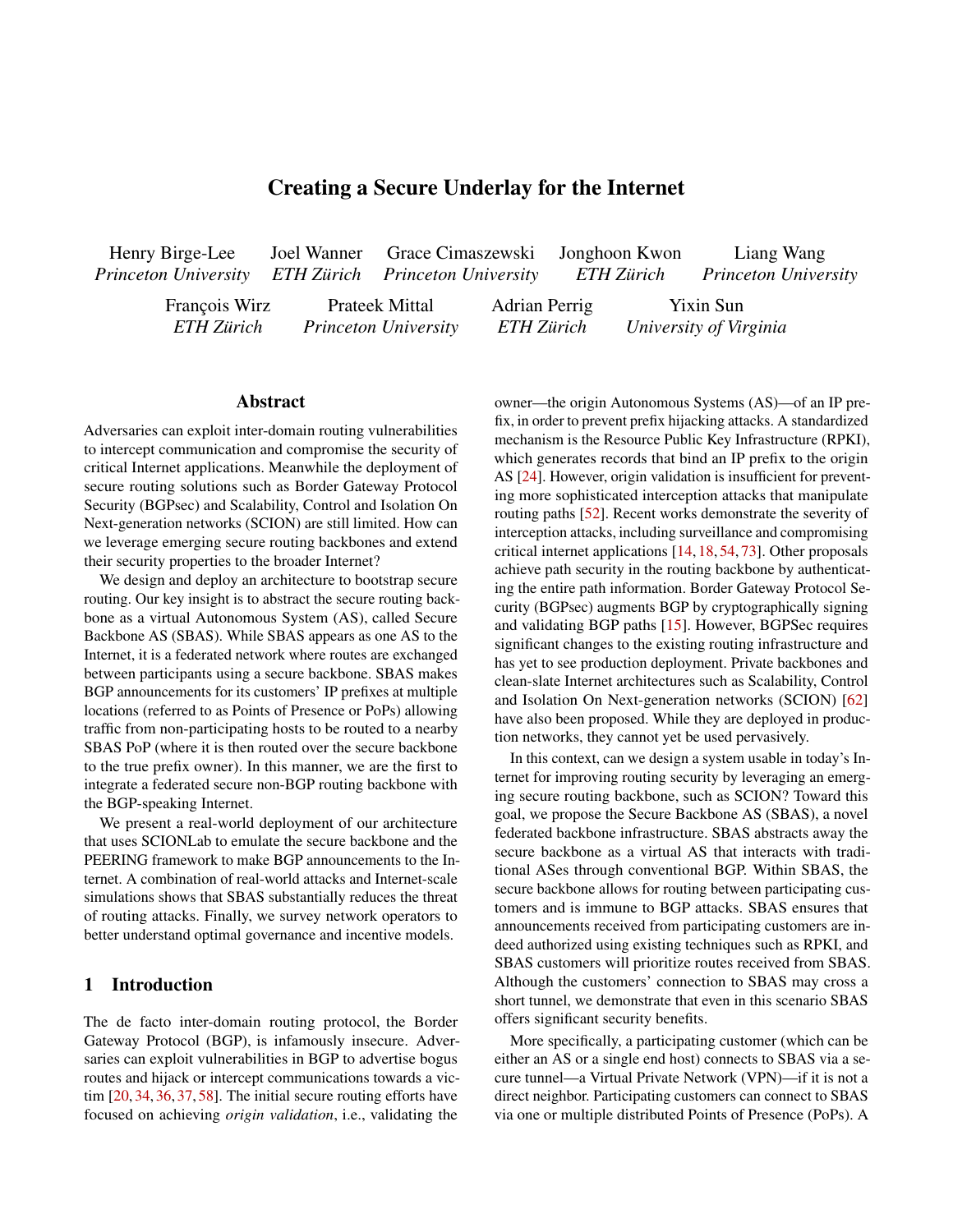customer can bring its own pre x to announce through SBAS 2 Overview of Interdomain Routing Security (e.g., an AS with its own address space), or use IP pre-xes

assigned by SBAS (e.g., individual clients and servers with-BGP and BGP attacks.BGP is the inter-domain routing proout control over their address space). Within SBAS, customer tocol today. However, BGP lacks authentication of routing address space is distributed via an SBAS-internal iBGP mesh information, which allows for BGP attacks where an adverbetween the PoPs allowing PoPs to announce customer presary maliciously sends BGP updates to hijack or intercept xes to traditional BGP neighbors (providing connectivity traf c to a victim AS [72]. Research shows that BGP attacks and improved security for non-participating hosts). We em-can have devastating consequences on critical Internet apphasize that SBAS is compatible with conventional BGP. This plications, including those that use cryptographic security enables SBAS to route traf c between SBAS customers and mechanisms [18,54,73]. Also, BGP attacks are routinely seen non-participating ASes,providing security bene ts even when in the wild, impacting availability of Internet services and one communication endpoint does not participate in SBAS. generating millions in revenue for miscreants [23,37,75].

We have implemented and deployed SBAS on real net- In equally-speci cBGP attacks, the adversary makes a works using SCIONLab [47] to emulate a secure SCION malicious BGP announcement for a victim's pre x that has backbone, the PEERING framework [69] to send/receive BGP the same pre x length as the victim's pre x. Consequently, announcements from non-participating ASes, and the Wire-traf c may reach either the adversary or the victim depending Guard VPN to establish secure tunnels with SBAS customers.on the routing polices. Immore-speci cBGP attacks, the Our implementation minimizes the need for new software adversary announces a longer pre x than the victim's pre x. and composes existing networking components to implement Because forwarding is based on longest pre-x match, traf-c SBAS routing. Our key evaluation results are as follows: destined for the more speci c pre x will be routed to the

> adversary. This enables an adversary from almost any location in the Internet to attract a signi-cant amount of network trafic

routers Iter BGP announcements for pre xes longer than

attacks), and RPKI can also be used to Iter malicious more-

The adversary may drop/respond to the trafhigack attack) or forward the traf c back to the victim (terception attack) via tunneling or existing BGP paths by deliberately shaping the malicious BGP announcements [20,64]. Interception attacks are more sophisticated but also stealthier because the victim may see little to no difference (other than poten-

tially increased latency) in its data plane traf c.

speci c pre x announcements [24].

- In our proof-of-concept deployment using SCIONLab and PEERING, we perform BGP attacks on IP pre xes of SBAS customers and of the VPN endpoints (in an ethi- destined to the victim. While more-speci c BGP attacks are cal manner). SBAS successfully protects all customer-to-highly effective, they are not always viable given that most customer communication from our attacks and signi-cantly improves the resilience of communication between SBAS = 24 [5, 40] (thus protecting 24 pre xes from more-speci c customers and non-participating hosts.
- Our Internet topology simulations further con rm that SBAS improves resilience to routing attacks on communication with non-participatingInternet hosts. Using a SBAS deployment with just six PoPs improves resilience by 61.8%. Furthermore, SBAS integrates well with the existing effort on Route Origin Validation (ROV): if the broader Internet enforces ROV, 98.5% of adversaries are topologically incapable of hijacking SBAS-announced routes.
- Our proof-of-concept deployment only incurs an 11% la- RPKI mitigates BGP attacks by providing a cryptographitency overhead on average (compared to the Internet) cally secure database of IP address ownership that can be which decreases as more SBAS PoPs are deployed (assed to lter out bogus announcements [49]. In RPKI, each participants are closer to their nearest PoP). Current Secure Routing: RPKI and route Itering. AS has a public–private key pair that is used to sign IP Route

An important bene t of the SBAS architecture is its com- Origin Authorizations (ROAs) that associate IP pre xes with patibility with diverse secure (possibly non-BGP) backbone the ASes of their authorized origin ASes. The ASes compile approaches [15,62]. Moreover, given its strong security ben-the databases into a set of route Iters which block announcee ts with only a small latency overhead, SBAS represents a ments that do not contain a validP address, originpair. promising new abstraction for securing inter-domain routing However, RPKI is vulnerable to forged origin attacks. In this that can provide much needed momentum and accelerate realype of attack, the adversary claims a non-existent link to the world adoption of secure backbones. To better understand thevictim in a malicious BGP update. Since RPKI only validates path towards a production deployment of SBAS, we surveyed the origin of the IP pre x in a BGP update, the malicious network operators on appropriate incentives and governanceupdate will propagate even in the presence of ROV. structures, and found a potential community of early adopters An AS can implement route lters on neighbors' BGP as well as viable governance models. Given the promising announcements to allow announcements only from approved experimental and simulation results of our proof-of-concept IP pre xes or AS paths [53,71]. However, strict pre x-based SBAS implementation, we dare the community of network route Itering is dif cult to scale to peer-to-peer links and operators to realize SBAS in a production environment. larger networks with a substantial number of IP pre xes; AS-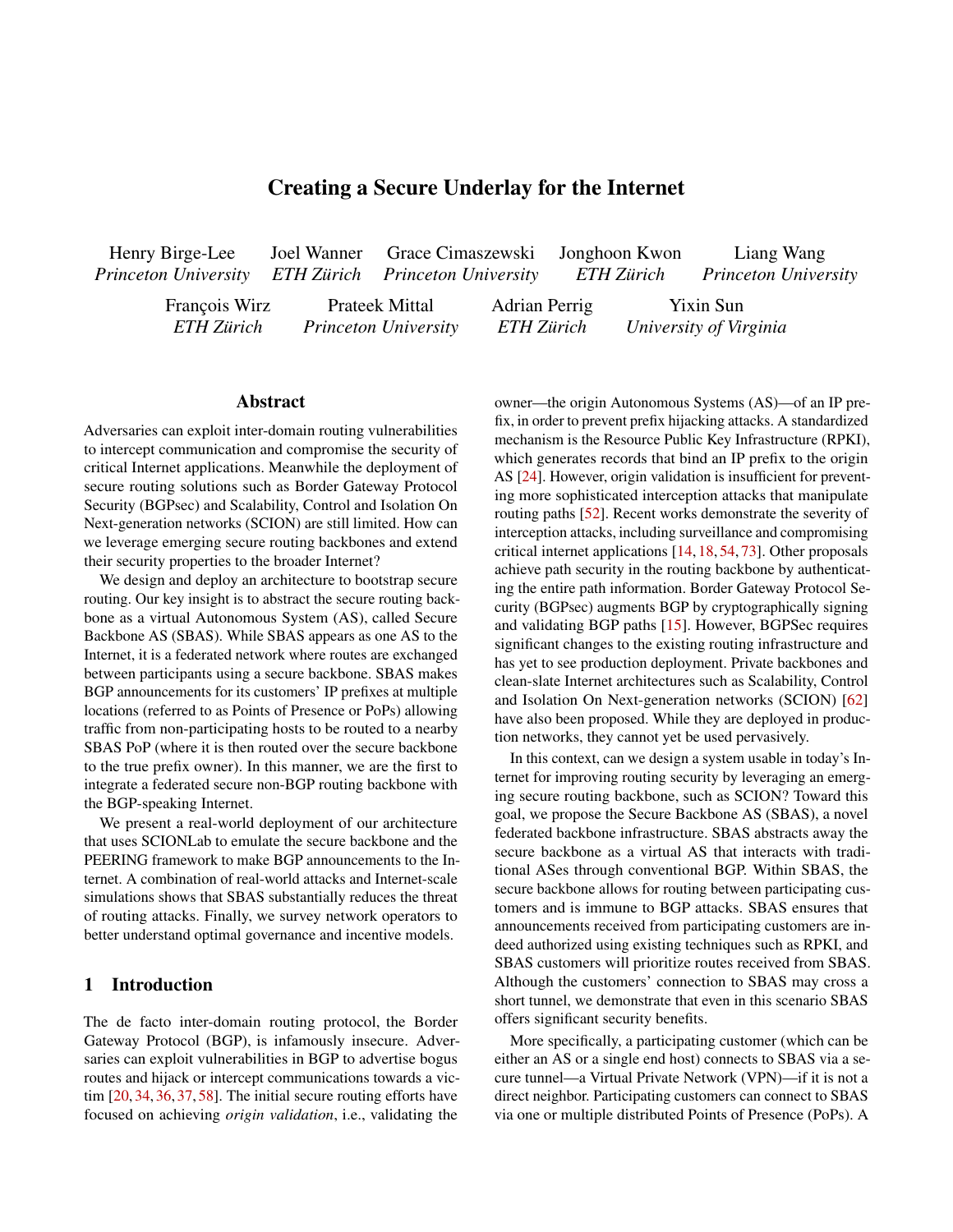path Itering cannot prevent an adversary from announcing a available for customers who want to use the system, requiring malicious pre-x with a legitimate-looking AS path. minimum changes in setup, and more importantly, (3) readily

Secure Internet backbone candidates.A wide variety of secure Internet routing technologies can be used as a securthe architecture. Considering incremental deployability, we backbone, ranging from BGP extensions to entirely new In-aim to leverage an already-deployed secure routing infrasternet architectures [26,42,43,46,50,56,57,62,77,78,80,81]tructure (as a secure backbone) to mediate communication Due to space limitations, only a few approaches are discussedetween traditional IP endpoints. This extends the bene ts of below, but a more comprehensive overview of secure routing the secure backbone to the broader Internet, and kick-starts architectures is also available [25,55,66]. bene cial to the customer even with a partial deployment of routing security for Internet communication. We call this sys-

Federated backbone & GPsec offers the properties re- tem SBAS, the Secure Backbone AS. It is important to note quired for a secure backbone by augmenting BGP to provide that SBAS does not compete with any other secure routing cryptographic veri cation of routes in the control plane [15]. methods; SBAS can bene t from them since it is a comple-BGPsec requires each AS to sign outbound BGP announcementary system, improving security in a synergistic manner. ments, thus allowing ASes along the path to verify the au-From this approach, the following research challenges arise: thenticity of the announcement. BGPsec not only prevents Architectural continuity. Coupling of a secure routing in-ASes from falsely originating pre xes that were not allocated frastructure and the rest of the Internet requires architectural to them, but also prevents ASes from claiming fake adjacen-continuity. That is, the secure backbone understands BGP's cies. Several shortcomings hampered wide-spread BGPsecontrol plane and seamlessly bridges remote BGP peers while deployment so far, e.g., scalability issues, slow convergence, eaving the leveraged secure routing infrastructure and its high overhead for update veri cation, and vulnerabilities that security guarantees intact. To this end, the secure backbone remain unaddressed. must achieve an architectural abstraction of the underlying in-

New Internet architectures can also be used for constructingfrastructure and provide a transparent interface to customers. a federated backbone, such as NEBULA [8], NIRA [82], and SCION [62, 84]. Speci cally, SCION has been suggested tomer's IP endpoints via a secure backbone, the end-to-end as a clean-slate Internet architecture to provide secure intercommunication path can be segmented into: an external (indomain routing. SCION provides strong security properties: secure) segment, which is comprised of the Internet links bein-network per-packet source authentication, sovereignty andtween an IP endpoint and the SBAS ingress/egress point, and transparency for trust roots, and attack resilience for inter-an internal segment between an arbitrary ingress and egress domain routing. Of these architectures, SCION is available pair of the secure routing infrastructure. To ensure end-to-end today as a production network from several ISPs. End-to-end security. In the context of mediating cussecure routing, (1) a customer must be able to select trusted

Private backbone Several corporations have developed ingress/egress points and securely exchange packets with hiproprietary private backbones that allow for secure data de-jack resilience, and (2) the secure backbone must deliver the livery, e.g., AWS and Cloud are Argo [17, 27]. While not federated, some of these backbones allow for participants to points even in the presence of internal adversaries. connect via VPN tunnels and even announce their own ad- Routing priority. To enable customers to route traf c dress space. While these commercial offerings are promising, from/to the Internet through a secure backbone, SBAS needs they are challenging to scale as the competing providers doto disseminate the customers' pre x announcements to all not seem to move towards a federated offering. security properties it promised to any pair of ingress/egress other customers and external entities. Pre xes will then be

## 3 Design Principles

### 3.1 Goals and Challenges

We seek to design a secure routing architecture that provides to the Internethigh resilience against BGP hijacking at-

tacks. However, our intention is not to introduce another

secure routing protocol. Although secure routing protocols Adversary types.SBAS considers two distinct types of adprovide clear advantages over the currently used BGP, theyversaries. The rst type is an external adversary, who controls have so far only achieved partial adoption. The main obstacle an AS on the Internet and is able to make arbitrary BGP to large-scale adoption is that a participating entity requires a announcements. The adversary performs BGP attacks to hisizable nancial investment while gaining limited bene ts at yack or intercept the traf c originated from or destined to the early stage of deployment. To overcome this, the architec-customers, which enables more sophisticated attacks such as ture has to be: (1) readily deployable without modi cations domain validation attacks [18] and traf c analysis [73]. The to existing Internet infrastructure and protocols, (2) readily second type is an internal adversary, who may compromise

## 3.2 Threat Model

backbone over the insecure Internet paths.

announced via SBAS and the Internet, resulting in competing announcements. To maximize the ability to route securely, SBAS must be able to convince the entities receiving the announcements to prioritize routing paths through the secure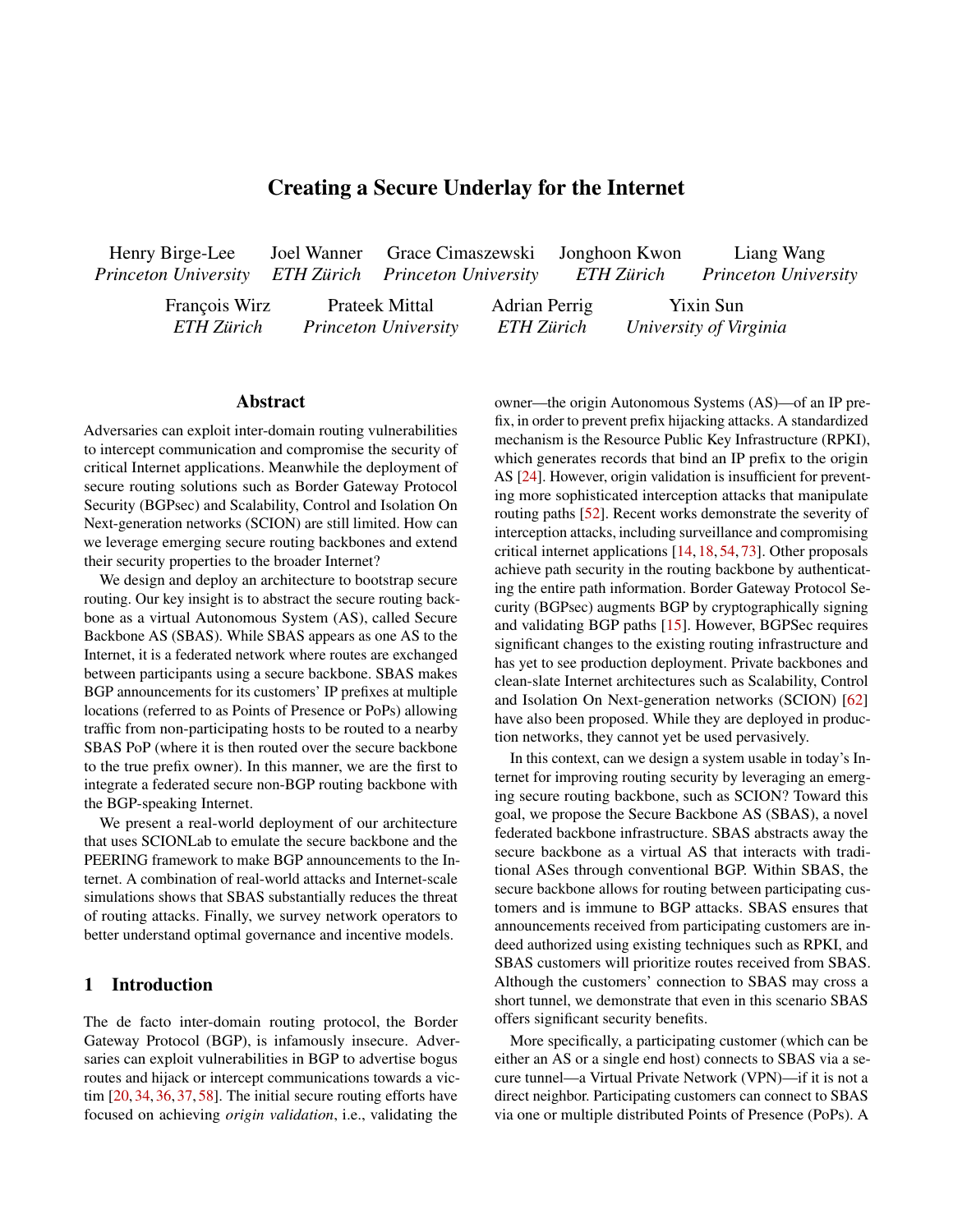#### Figure 1: SBAS Overview

entities with various roles in SBAS, attempting to disrupt connectivity to legitimate customers. We also allow the two types of adversaries to collude. Attacks that do not target rout-customers and interfaces with the regular Internet. ing (e.g., exploiting implementation vulnerabilities, or DDoS attacks) are considered out of scope.

BGP attack types.The primary threat that SBAS aims to defend against is equally-speci c pre x attacks. This is justi ed since all pre xes controlled by SBAS are announced as 24-bit pre-xes (or 48-bit IPv6 pre-xes), which can only be attacked via equally-speci c pre x attacks (recall that pre x announcements longer than 24 bits in IPv4 and 48 bits in IPv6 are typically Itered). Even though the primary threat we considered is equally-speci c pre x attacks, we show that communication between two SBAS customers bene-ts from increased resilience even in the presence of more-speci c<sup>via BGP</sup>. pre x attacks. We demonstrate this property in Section 7.1.

## 4 Design of SBAS

enables the system to extend the bene ts of the secure federated backbone to the broader internet, while addressing the challenge of partial deployment incentives that are limiting the practical use of such approaches.

SBAS distinguishes between the following roles:

Customer.A customer is an entity that resides outside the backbone and obtains service from SBAS through a contract, which enables it to route traf c securely through the system. SBAS supports both (1) customers that only control single hosts (e.g., server operators or end users), and (2) entities that own entire address ranges and AS numbers.

Point of Presence (PoP)A PoP is a member of SBAS that is located at the edge, i.e., provides connectivity to SBAS

Backbone operator.Such entities participate in the backbone network, but are not located at the edge; they simply participate in the internal routing and forwarding. This type of member does not need to be aware of the SBAS infrastructure running on top of the backbone.

External entity. This term refers to entities on the Internet that are unaware of SBAS.

SBAS distinguishes among three address categories:

Secure. This includes pre xes announced by SBAS customers and SBAS-owned address ranges, which are assigned to customers. Secure address ranges are announced publicly

Internal. To provide an internal addressing scheme among PoPs, e.g., to set up iBGP sessions between PoP routers, the PoPs reserve address space for SBAS internal operation. This address space is not visible outside the SBAS infrastructure.

This section describes the control plane, data plane, and operational aspects in the design of SBAS. Global. We use this term to refer to all globally routable addresses to which the categories above do not apply.

## 4.1 SBAS Overview

## 4.2 The SBAS Abstraction

SBAS is an abstraction that enables a federated backbondoward the Internet, SBAS is abstracted as a single AS maknetwork to act as a single AS toward the outside Internet. As ing BGP announcements. The de-ning characteristic of the shown in Figure 1, customers of the system can connect viasystem is that it employs a federated structure internally: varsecure connections (e.g., VPN tunnels) to one or more PoPsious entities may participate by connecting to the backbone which are located at the edge of SBAS. The system supportsnetwork, which runs a secure inter-domain routing protocol. both (1) customers that control their own address pre xes to Compared to offering secure routing through a tier-1 ISP be routed via SBAS, and (2) customers that operate smalleror IXP that allows any customers to connect via a secure network domains. The latter can simply obtain addresses channel (e.g., VPN or direct physical link), SBAS's federated from an SBAS-owned address range. Internally, the PoPsstructure and abstraction provide the following bene ts: (1) form a full-mesh BGP topology over the internal routing federation lowers the potential for centralization of the Interprotocol of the backbone, which is used to distribute customer net and surveillance of traf-c at the hyper-connected single announcements to the globally distributed PoPs and to achieve node, (2) incremental deployability by allowing other ASes maximum security for traf c to secured pre xes. SBAS is to participate, and (3) an expanding SBAS network results in fully compatible with conventional BGP security practices a reduction of the hop distance to customers which increases and internally performs validation checks to ensure that only resilience to routing attacks.

legitimate announcements are redistributed by the system. Virtualized full-mesh iBGP. The internal structure of SBAS Moreover, the secure routing protocol used internally, along can be abstracted to a full-mesh topology between the PoPs, with additional security mechanisms, ensure that the redistri-independent of the routing protocol of the backbone. Over bution scheme tolerates misbehaving SBAS members. Thisthese connections, the PoPs redistribute announcements from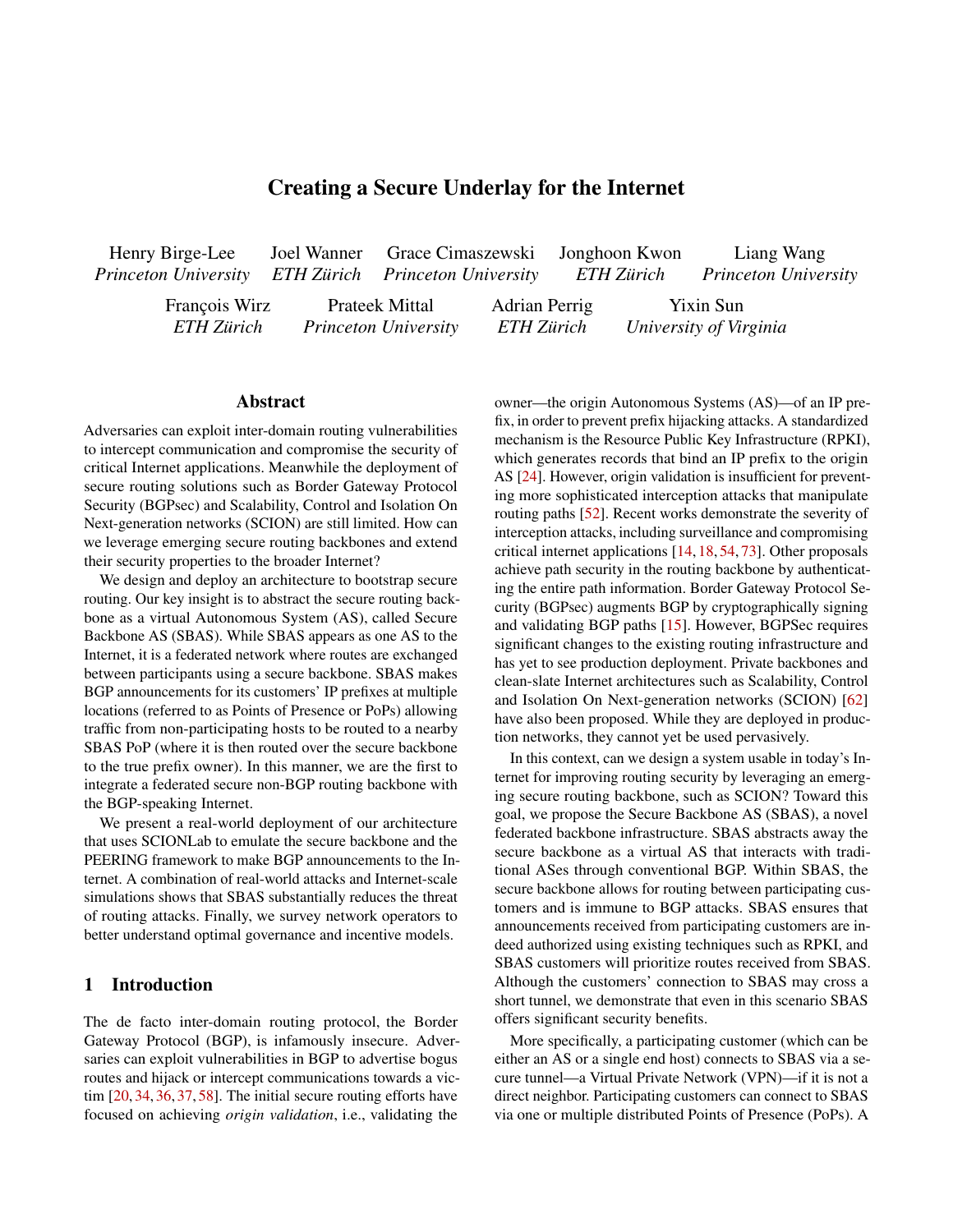Figure 2: The route redistribution process for a preXx owned by customer AS. The pre x is being announced in parallel through SBAS and to neighbors Aof

prevent sophisticated routing attacks, SBAS additionally veri es that the AS path of these announcements does not contain any ASNs other than that of the origin (but still allowing for customer traf c engineering using path pre-pending).

An example of the second type of threat would  $\beta$  ein Figure  $2$ ) forwarding the announcement received fram an attempt to attract traf c t<sup>o</sup>. To prevent such malicious behavior, a customer can use RPKI to authenticate a single or multiple PoPs that are authorized to re-distribute a given pre x. This approach is similar tpath-end validation[28], but in this case, it can be used purely by SBAS members and customers without requiring any external deployment. SBAS-only pre x. Using an SBAS-de ned BGP community tag, the customer can instruct the PoPs to only redistribute the

announcement internally, i.e., to connected customers. This<br>SBAS customers as well as the Internet, akin to the operation operation full pretection of an address range agginat hijogking of iBGP in a regular AS. In order to prevent tampering by or identify a regular AD. In order to prevent tampering by attacks, since secure pre-<br>non-PoP members, the iBGP sessions run over an encrypted combers and austamers and authenticated connection (such as a VPN tunnel). enables full protection of an address range against hijacking attacks, since secure pre xes are always prioritized by SBAS members and customers (as described in Section 4.5).

### 4.3 Secure Route Redistribution

SBAS offers a high degree of exibility to its customers security aspects of the route redistribution mechanism. Federated bring-your-own IP pre x. Customers that already control one or multiple IP pre xes can use them directly SBAS connection setupA customer can connect to SBAS with SBAS. For this purpose, SBAS implements a route redis-by connecting to one or multiple PoPs. A customer looking to process is depicted in Figure  $2$ : the customer  $(A)$  Shitiates a BGP session with the PoP (AS) over a VPN connection. Using this session, makes an announcement for its prexy iBGP topology. A remote PoP such as upon receiving such

an announcement over the iBGP session With Sends it out to its eBGP neighbors, i.e., Internet peers as well as SBAS point, with the others serving as backups for improved failure customers.

Enhanced RPKI-based security.The RPKI system provides strong security properties for the rst hop of BGP adver- non-secure address. A customer may wish to designate a part tisements, but does not protect subsequent hops. The desig**o**f its address range to be routed via SBAS (advertised via of SBAS complements this property, as it eliminates attack SBAS), and separate this from their remaining address space surfaces on the path through its secure backbone. SBAS lever(advertised normally on the Internet).

ages RPKI to defend against two distinct threats: (1) cus-Secure address assignmenEor customers that do not contomers advertising pre xes that they do not own, and (2) PoPs trol an address space, SBAS can offer a (paid) feature to falsely claiming authorization for a pre x from a customer. assign single addresses from a secure SBAS-owned pre x.

The rst threat is prevented in SBAS using route validation This option is con gured via SBAS client software. Upon at the ingress. Each announcement from a customer musassigning such an address to a customer, the PoP announces it carry a valid ROA that authorizes the AS to originate the to the other PoPs over the existing iBGP sessions. This allows pre x, which is veri ed both at the ingress PoP and by the them to route traf c to the appropriate location and keep track other PoPs that receive the redistributed announcement. Toof addresses that have already been assigned.

#### 4.4 Customer Perspective

through support for dynamic route redistribution. Contrary interface (e.g., SBAS portal) by setting up a contract at their to a traditional AS, which is controlled by a single entity, the local PoP (details on governance aspects are given in Secredistribution scheme to be used in SBAS must support its tion 8.2). The connection to SBAS is managed by a client federated structure and remain secure in the presence of malisoftware that receives information about existing PoPs, incious members. In the following, we describe the design and cluding publicly reachable IP addresses and a VPN public key Service managementCustomers sign up for SBAS via an for each PoP. SBAS can suggest a default SBAS PoP based on a network proximity metric.

tribution mechanism that enables a customer to route incom-maximize resilience to BGP attacks should generally prioriing traf c from the Internet through the secure backbone. The tize the PoP that is the fewest BGP hops away. The connection which is then redistributed to all other PoPs over the full-mesh the possibility of any BGP attack on the connection, as a local to a PoP is set up over a VPN tunnel with the PoP's keypair, or where possible, the customer can connect directly at the PoP. The latter case has the additional bene t of eliminating layer-2 connection can be used. If the customer uses multiple PoPs, one connection is designated as the primary ingress

resilience. In order to prevent routing loops, the VPN endpoint that is used to connect to the SBAS PoP must be assigned a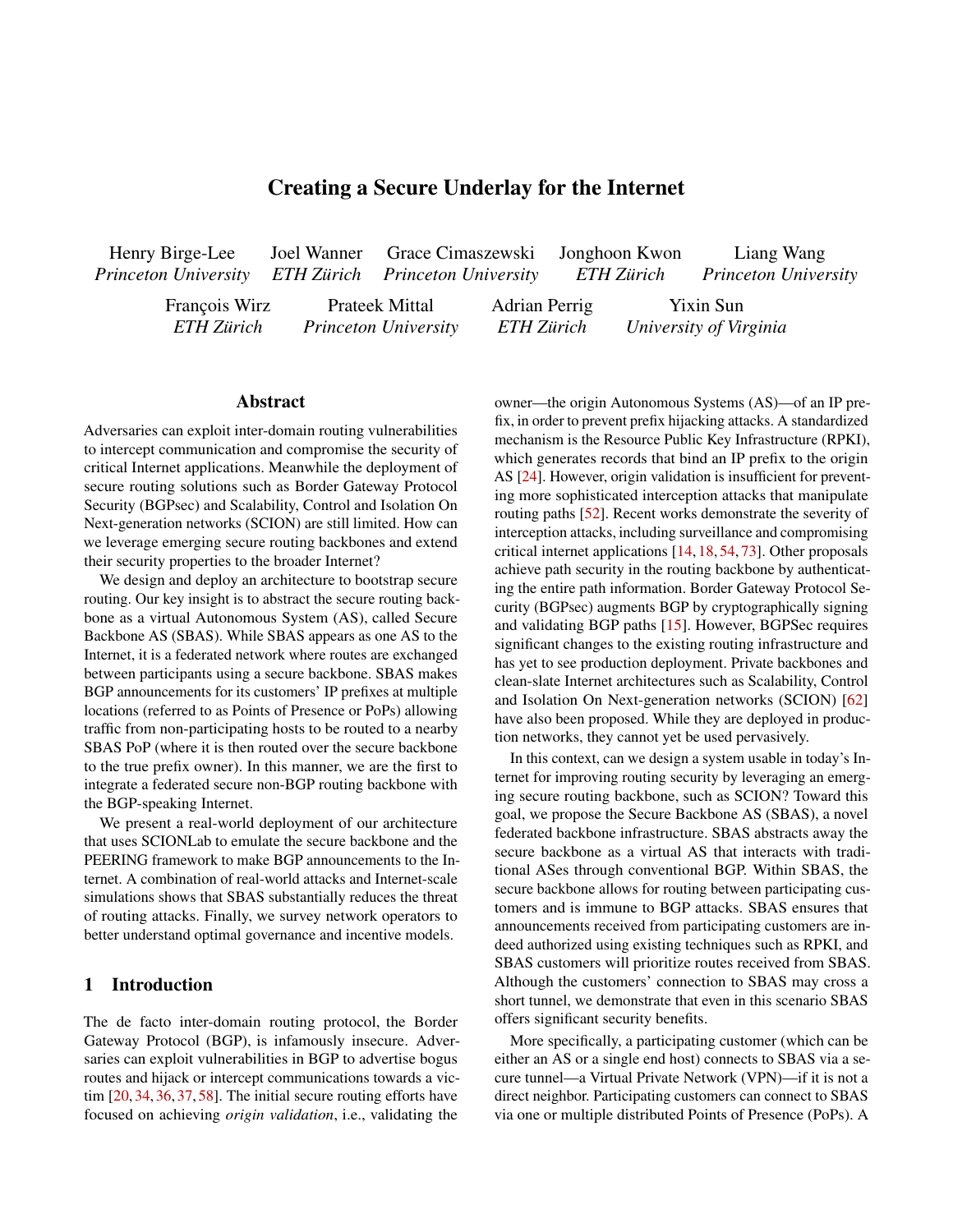Figure 3: Control-plane con guration  $dP_1$ . nexthop(X) refers to the address used as the next hop  $\mathsf{t}\&\mathsf{AS}$ 

### 4.5 Routing Logic at PoPs

The following sections describe how an SBAS PoP maintains routing information for the different types of addresses, and how packets are forwarded accordingly.

Control plane: Virtualized iBGP. As shown in Figure 3, the backbone network, as well as eBGP sessions to customers potenties for the same experience. Henny received a<br>and lateract neare. From the information received aver these announcement from 3 for the secure pre-x that con and Internet peers. From the information received over these as S<sup>o</sup>will forward the packet to the nearest SBAS PoP. From sessions, two routing tables are constructed: The rst table, this point, the same logic is applied as in the previous case. which is given the highest priority, maps secure addresses to which is given the highest phonty, maps secure addresses to External destination(H<sub>D</sub> ! Sternal addresses. Each entry may be either a remote custing addresses the routing another PoP (in the example,  $0.0/24$  to  $P_2$ ), or a local customer pre-x that can be delivered to the customer's VPN endpoint  $\ell$ .0.0.1/32 to nexthop(D)). The advertisements for enupoint e.o.o. i/32 to hexthop(D)). The adventsements for appress PoP. This makes it possible to optimize for different<br>such routes are received over the iBGP session from other notries such as hijnek resilience, which ca PoPs (in the former case) or over the eBGP session from routing based on shortest AS path length, combined with hicustomers (in the latter case).

As a lower-priority table  $P_1$  maintains an Internet rout-As a lower-priority table  $F_1$  mail table in the flood-change in the AS origin of an IP pre-<br>ing table for routes obtained from its Internet peers. These be avoided for trafic to this IP pre x i routes will likely also be received via iBGP from other PoPs distributing pre xes they received from their respective neighbors. In this case, route selection can follow standard Internet policies or custom logic implemented **By**.

Data plane: Secure address prioritization. Next, we de-

By keeping a strict priority hierarchy between secure routes and external routes, SBAS provides resilience to BGP hijacking attacks by design. The detailed security properties 5 achieved by this design are explored in Section 7.1.

Customer-to-custom $(H_S! H_D)$  In the simplest case, a packet originates from a secure addressin a customer AS Sand is destined to another secure address The packet from  $H<sub>S</sub>$  is routed through the VPN tunnel to the ingress PoP P<sub>2</sub>. There, P<sub>2</sub> looks up the secure address and nds the internal address for the egress **P**ePassociated with it. The protocol toP2, which delivers it across the VPN tunnel to the destination in ASD.

Figure 4: Routing logic for incoming traf c to a customer D who owns a secure address range. The packet shown is sent from a secure address and encapsulated across SBAS using the internal addresses for the  $\mathsf{P}\mathsf{B} \mathsf{P}$  and  $\mathsf{P}_2$ , before it is delivered to the secure address. Packets may also originate from global addresses such as from SAS

each PoP maintains several iBGP sessions to other PoPs over the contribution of the same sequence: Having received a BGP tomer pre-x that is mapped to an internal address representing through the choice of the egress PoP. Whereas in the previous External origin  $(S^0!$  H<sub>D</sub>) We consider a packet that is destined to the secure address but originates from a source in AS  $S^0$ that is unaware of SBAS. In this case, the data plane  $9$  For traf c with global destination addresses, the routing decision offers more options cases, the traf c was directed to the destination's preferred PoP, the decision to select an egress location is up to the metrics such as hijack resilience, which can be achieved by

> jack detection. For instance, if an egress point notices a recent change in the AS origin of an IP pre  $x$ , this egress point may be avoided for traf c to this IP pre x until the origin change can be validated. This approach further improves the system's resilience to external BGP hijacking attacks.

scribe data-plane forwarding decisions for different scenarios net. Using a strict priority hierarchy on the control plane, trafof source and destination locations, as illustrated in Figure 4. c to/from customers bene ts from strong hijack resilience. Through a number of key design principles and by leveraging the secure backbone for internal routing, SBAS is able to disseminate routes securely to customers and out to the Inter-

## Implementation and Deployment

original packet is encapsulated over the backbone's internalresearch network SCIONLab. The SBAS system is comprised We have implemented the SBAS design and deployed it on a globally distributed infrastructure. A key feature of our implementation is that it minimizes the need for new software and composes existing networking components in a synergistic manner. Driven by this, we implement the prototype of the SBAS system on top of the globally distributed future Internet of four PoPs, two PEERING announcement nodes, and three customer locations (Appendix  $B$  presents the deployment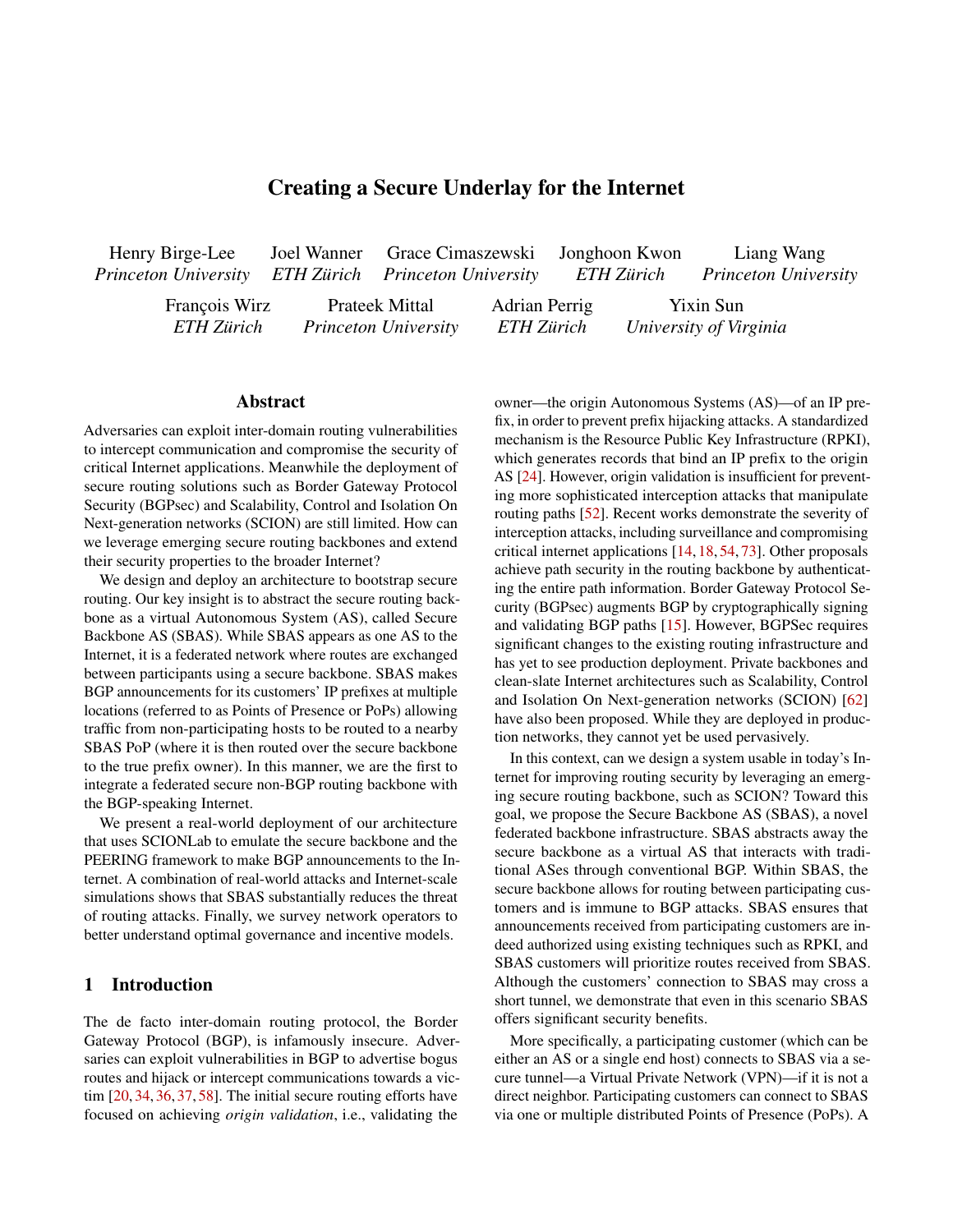Figure 5: The interfaces (shown in lled rectangles) and BGP sessions (solid lines) maintained by an SBAS PoP.

map). Our SBAS implementation running on the PoP consists <sub>the SBAS routing engine can be extended to consider which</sub> of approximately1000lines of code. The software automatically con gures and runs the various PoP components basedadvanced route selection models such as carbon-emissionon con guration les that describe the setup of the SBAS instance. The full source code is publicly available. Packet handling. Communications inside SCION (e.g.,

Instantiating SBAS with SCION. We employ SCION as the secure internal routing architecture of SBAS for several addressing. In SBAS, we encapsulate a SCION packet into reasons: (1) SCION already provides a strong PKI systeman IP packet, using Generic Routing Encapsulation [39], and by design, which is essential for the core SBAS properties maintain astatictable at the SIG that contains a single entry such as secure route redistribution, heterogeneous trust foper PoP, mapping its internal IP address to its SCION address. the federated participants, and cryptographic protection in This enables us to have a uni ed IP routing table for both IP routing, (2) SCION provides network programmability with a high degree of freedom, helping us to virtualize the internal performed ef ciently by the Linux kernel. network structure and build a full-mesh intra-SBAS topology, and (3) SCION possesses suf cient system maturity with tivity and an Internet routing table, we use the PEERING real-world deployment and operation. from the SIG interface to remote PoPs) do not use IP for BGP connectivity. To provide PoPs with BGP connec-

To integrate SBAS with the existing SCION architecture, nouncements and forward packets through peers and upstream we leverage the SCION-IP Gateway (SIG), which translates transit providers. Using this component, our announcements between IP and SCION through en- and de-capsulation of are propagated to the worldwide BGP ecosystem. packets. The operation of a SIG at each PoP provides trans-

parent IP connectivity without requiring any changes to cus-6 tomers' networking stacks. We construct the SBAS protoype deployment on SCIONLab [47], the global SCION research acployment on colonizab [47], the global colonization duct a series of experiments measuring the latency achieved<br>network spanning over 50 infrastructure ASes across the by CRAC in reglistic according. CRAC is compatitive world. In our deployment, four ASes instantiated at AWS woha. In our deployment, four Accs instantated at AWC Internet latency and even improves upon it in some cases, de-<br>datacenters in Oregon, Frankfurt, Singapore, and Tokyo are saite supplied in a recent to the during meeth directly connected to the SCIONLab core infrastructure, op-

erating as SBAS PoPs. Data-plane interfaces.Each PoP has three interfaces for different types of destinations, as shown in Figure 5: (1) A WireGuard instance to send/receive packets to/from SBAS tomerS (connected to ingress PoPand a destination cuscustomers that are connected to that PoP, (2) A traditional tomerD (connected to egress P&P) is composed as follows: Internet interface with IP transit/peering and a BGP routing table, and (3) A SIG that encapsulates IP packets in SCION

packets and sends them over the SCION backbone. This modular decomposition of interfaces enables a high degree of exibility for SBAS. For instance, a different backbone architecture can be con gured to replace SCION as a drop-in

replacement without requiring changes to the other parts of the PoP software.

Control-plane management.In addition to these data

plane interfaces, each SBAS PoP maintains BGP sessions with customers, IP transit providers/peers, and other SBAS PoPs. These BGP sessions are handled by the BIRD Internet routing daemon [3]. However, BIRD does not make the nal routing decision; it simply exports the routes learned from its various BGP sessions into routing tables, which are then processed with different priorities by the SBAS routing engine. More details are presented in Appendix D.

Routing engine.The SBAS routing engine compiles the routes from these BGP sessions and produces the nal forwarding table that enforces the security/route preference requirements of SBAS. In addition to enforcing that secure SBAS customer routes are used over standard Internet routes,

SCION paths are used to reach speci c SBAS PoPs, enabling based routing [32]. See Appendix D for more details.

and non-IP packets. The actual routing of each packet can be framework [70], which allows researchers to make BGP an-

# **Latency Evaluation**

Using the global deployment illustrated in Figure 12, we conby SBAS in realistic scenarios. SBAS is competitive with spite running in a research testbed using mostly overlay links. Since the PoP components only introduce sub-millisecond overhead (Appendix A), we focus on SCIONLab overhead and end-to-end latency in this section.

The  $n$ al end-to-end latenc $\gamma_{\text{S}}$  <sub>D</sub> between a source cus-



## **Latency Optimization Between PoPs**

We demonstrate that the backbone network can be leveraged to optimize and even reduce latency between PoPs. By of-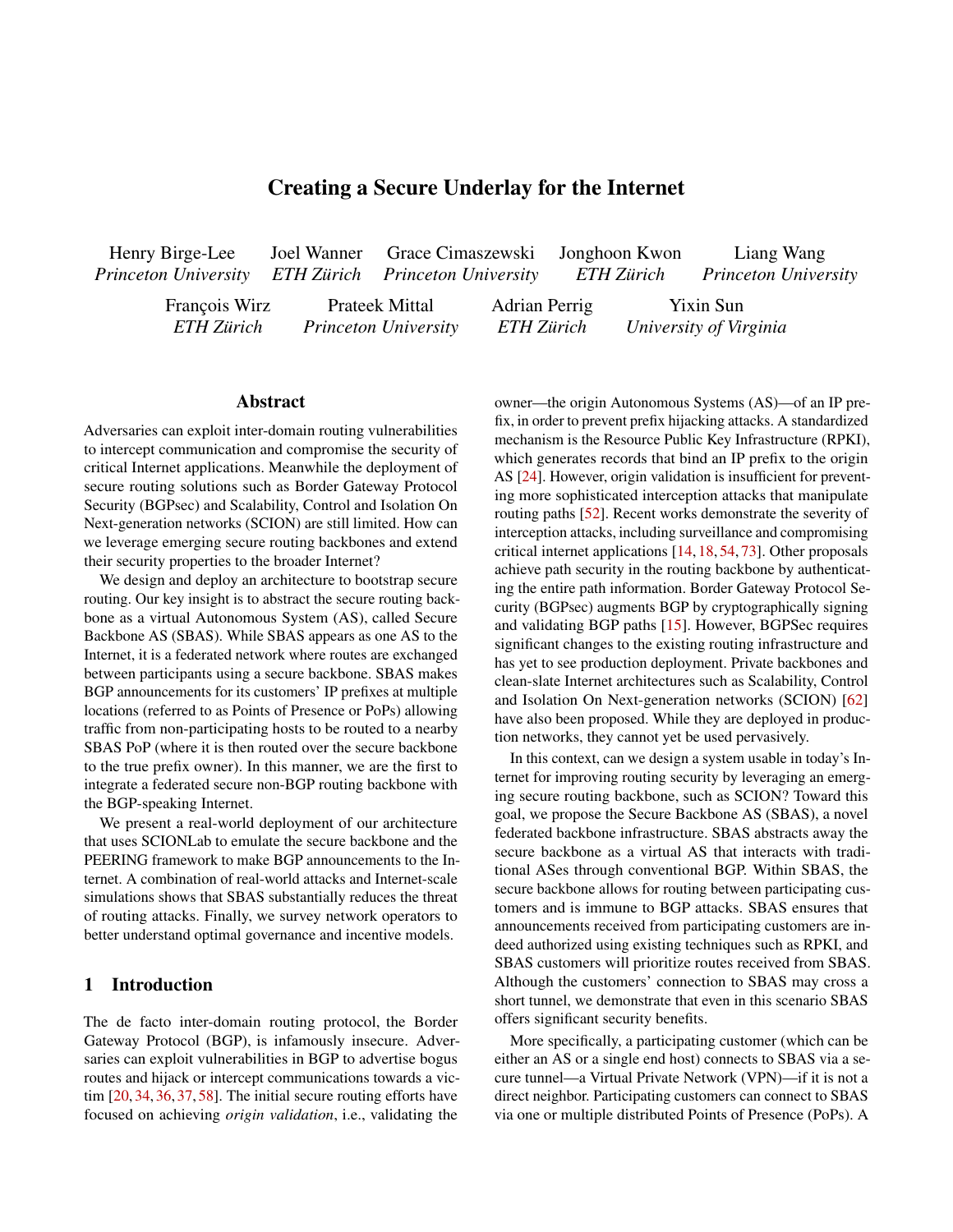

Figure 6: Difference between SCIONLab and Internet latency Figure 7: Difference of SBAS versus Internet latency between between all pairs of PoPs. A negative difference indicates customers. The individual latency measurements (before comthat SCIONLab achieves better latency than the Internet. The puting the difference) have an overall mean of 154ms. individual latency measurements (before computing the dif-

ference) have an overall mean of 149ms.

mance, we ran one round of the latency measurement between all pairs of customer machines in our testbed every hour over

fering a choice between multiple paths, SCION enables ap-the span of two weeks (336 rounds in total). In each round, plications to choose optimal paths based on various metrics, we ran ping 30 times with a one-second interval and comwhereas BGP by design always selects a single path between puted the averaged latency of ping packets. We picked three eachhsource, destinationpair (which in many cases could result in sub-optimal latency [47]). customer locations across multiple continents and chose the closest PoP as the ingress for each customer. Therefore, these

We measure latency between all pairs of PoPs across bothmeasurements are expected to compare less favorably to the SCIONLab (used in our SBAS deployment) and the Internet. Internet baseline than the latency over SBAS, as traf c may These measurements are compared in Figure 6. For the Intemeed to take a detour from the source over the nearest ingress net latency baseline, we used different measurement method $\mathbf{p}$ oP and from the egress PoP to the destination. The results to simulate real-world traf c, eliminating protocol-speci c shown in Figure 7 con rm this hypothesis and align with factors: echo requests from the ICMP protocol, and TCP hand-the measured latency from customers in the testbed to the shakes. The SBAS latency is measured over SCION. Notenearest PoP, which is displayed in Tabl**©**n average, endthat, although the same packet generator is used for the Into-end latency over SBAS is approximately 17 ms higher ternet latency and SBAS latency measurements, in SBAS it than over the Internet. The end-to-end differences between appears to the data center network as generic UDP traf c to SBAS and the Internet are relatively minor when the large locally deliver SCION packets. We observed that the latency intercontinental latencies are taken into account: for instance, is consistently lower when measured using ICMP as opposedlatency between Zurich and Osaka has a mea $24$ **d**fms to the TCP-based measurements. Following the methodologyover the Internet an@59 msover SBAS, which amounts to a of Kwon et al. [47], we use TCP as the point of comparison relative increase of less thar5%. for SCION latency. In some scenarios, the latency improvements offered by

The results in Figure  $6$  show th $$CIONLab$  achieves lower latency across PoP nodes than the Internet for approximately 60% of the measurements despite consisting largely of overlay links. The improvement stems from the sophisticated path control that SCION provides; SCION can Tokyo-Seattle-Frankfurt). This indicates the potential for improved latency using an inter-domain routing architecture like

SCIONLab even enable end-to-end connections to achieve better latency than the Internet. The large variance in this difference over time can be attributed to the instability of BGP routes, which change frequently over time. By using an expanded network of PoPs (reducing the la-

steer packets through latency-optimized paths (e.g., Tokyo<sup>tency</sup> from Table 1) as well as dedicated SCION links in the Singapore-Frankfurt) while BGP selects a detour path (e.g., backbone network (as mentioned in the previous section), SBAS's end-to-end latency can be improved further.

SCION, which is able to leverage its advantage even in this 6.3 setting with relatively few path choices, and can compensate<sub>Several</sub> aspects of SBAS's design enable it to scale to a large,

for the overhead of tunneling to create overlay links.

# 6.2 End-to-End Latency

Discussion: Scalability

real-world deployment. The bandwidth and compute-memory expense of SBAS is roughly proportional to the number of its clients. The PoP module (which includes the WireGuard tunnel, SIG, and routing logic) maintains no per-ow state.

The nal latency experiment evaluates the performance Adding a client to SBAS involves only adding a few internal achieved for end-to-end connections between two customerrouting table entries and the client's IP/VPN key to the PoP hosts that communicate across SBAS. To evaluate this perforWireGuard con guration. SBAS capacity can be scaled to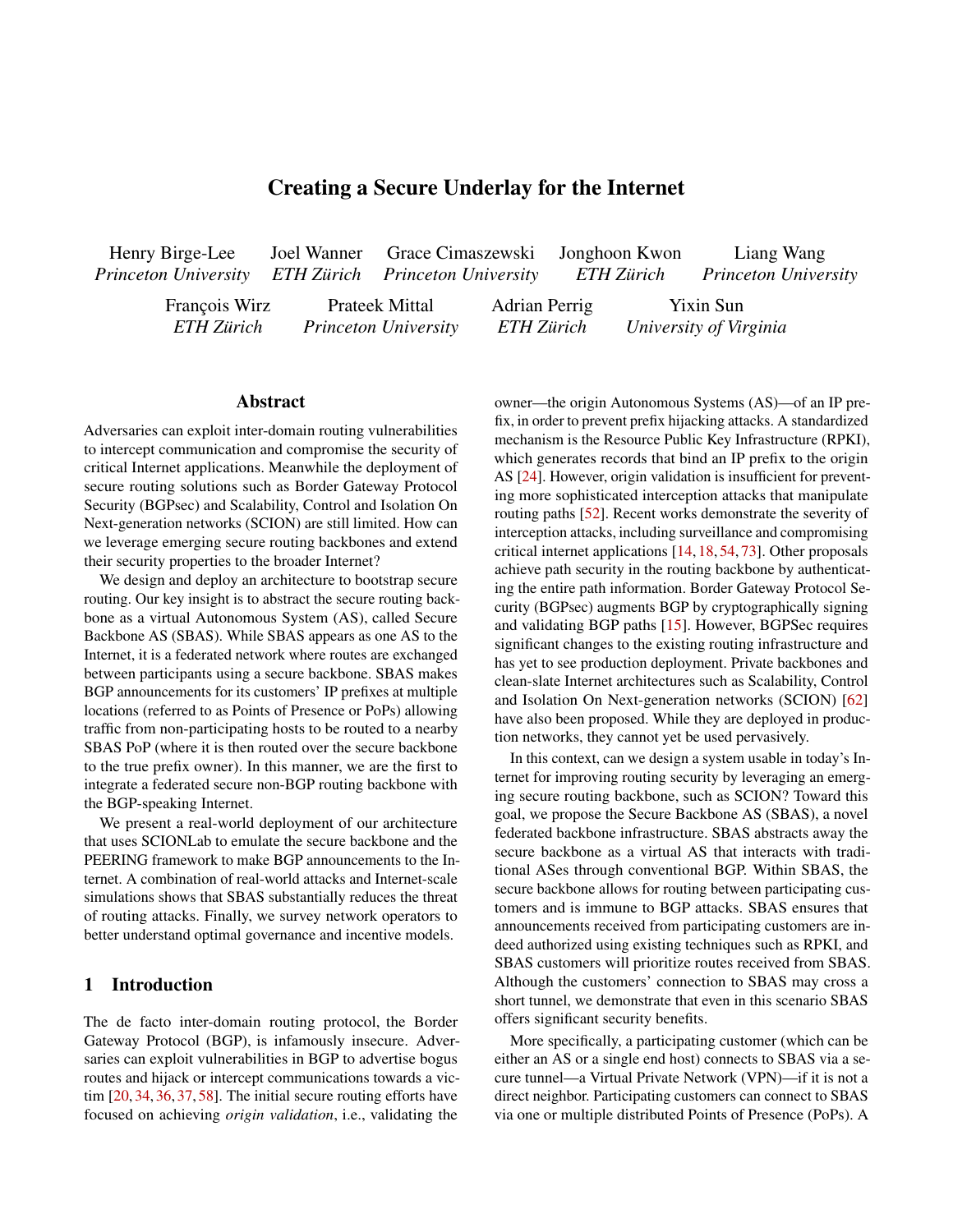| Customer      | PoP       | Latency ms |
|---------------|-----------|------------|
| Zurich        | Frankfurt | 1236       |
| N. California | Oregon    | 2588       |
| Osaka         | Tokyo     | 175        |

| Attack target  | No SBAS   | <b>Using SBAS</b> |
|----------------|-----------|-------------------|
| utah01 pre x   | Failed    | Failed            |
| grnet01 pre x  | Succeeded | Failed            |
| utah01 tunnel  | N/A       | Failed            |
| grnet01 tunnel | N/A       | Failed            |

Table 1: Latency from customers to the respective closest PoP.

Table 2: Summary of ethically conducted real-world attack experiments (via PEERING) from an adversary at neu01.

serve additional customers by increasing the computational capacity of the PoPs and increasing the bandwidth of the secure internal inter-PoP network. Key management and ex<sup>two</sup> PEERING locations (known anuxe\$ to act as SBAS change between PoPs is handled by SCION, which improvescustomers. One customer location was the mux utah01 located upon RPKI scalability by delegating trust roots and key man- at the University of Utah. The other one was the mux grnet01 agement to a limited number of isolation domains [62].

We recognize that the growing size of Internet routing tables is a present concern [11]. Although SBAS infrastructure serve as an adversary and launch BGP attacks. announces /24 pre-xes (or /48 for IPv6 infrastructure, the longest publicly routable pre x in IPv6 [9]) for sub-pre x hijack protection, the number of such announcements is overallnouncements for pre xes that we are authorized to use. Even few and proportional to the number of SBAS POPs combined though we used the neu01 mux as an adversary to model our with the number of connected customer ASes (as each PoPattacks, it had proper authorization from the PEERING frameor customer needs one pre x for their WireGuard endpoint). work for all of its BGP announcements. Further, we used IP While SBAS customers are encouraged to use /24 length-pre xes explicitly delegated to our infrastructure (from PEERpre xes (for select security-critical services), SBAS does not ING and participating educational institutions) that hosted no disaggregate customer announcements. Ethical considerations.An important ethical principle un-

## 7 Security Analysis

We used two primary methods to evaluate the security of non-adaptive attacks that target customer pre xes as well as SBAS: (1) real-world attacks using the PEERING BGP re-adaptive attacks that target customer tunnels to the SBAS search framework [69], and (2) simulated attacks using In-PoPs. Moreover, SBAS can even enhance communication ternet topology simulations [33]. These two methods are in-security between a SBAS customer and external hosts on the tended to complement each other. The PEERING framework Internet. Table 2 depicts a summary of our results. allows us to launch ethical BGP attacks against the real SBAS Control case: Successful attack without SBAS.We prototype deployment and accurately captures the dynamicsstarted with a control case where SBAS was not used and of Internet routing, but does not let us experiment with many the customers in utah01 and grnet01 announced their pre-xes different adversary locations (as we are limited by the nodes via their traditional BGP providers/peers. The adversary node of the PEERING framework). Topology simulations allow at neu01 then attempted to hijack communication between the us to experiment with a large number of adversary locations two customers by announcing utah01's pre x and grnet01's but yield less accurate results [41]. However, when consid-pre x. We found that while traf c from grnet01 to utah01 ered side-by-side, the results of these two types of evaluationswas routed successfully to utah0ngf c from utah01 to complement each other, allowing for a more accurate under-grnet01 was routed to the adversaryThis let the adversary standing of the security of SBAS. Our experiments validate that SBAS can mitigate both observe (and potentially modify) packets sent from utah01 to

through disaggregated IP pre xes, which we use for all SBAS- adversary to the one it had to the victim. related addresses. We do additionally consider more-speci c Attack mitigation using SBAS. Next, we connected the pre x attacks in Section 7.1.

# 7.1 Evaluating SBAS Deployment Against Ethical Real-World BGP Attacks

located in the Greek education and research network GRNET. Next, we used the mux neu01 at North Eastern University to

derlying our experiment setup is that we only made BGP anproduction services and served no real users. Finally, we also followed the PEERING framework's acceptable use policy as to not overwhelm or crash internet routers.

Recall from the threat model (Section 3.2) that we focus our grnet01. Thus, the connection between utah01 and grnet01 evaluation on equally-speci c pre x attacks because more- was successfully attacked by the adversary in the absence speci c pre x attacks can be avoided by providing services of SBAS because utah01 had a superior BGP route to the

utah01 and grnet01 customers to the prototype SBAS implementation using the Oregon and Frankfurt SBAS PoPs respectively. We then had utah01 and grnet01 make the announcements for their IP pre xes through SBAS. Recall that at each customer node, SBAS-learned routes are given higher

We launched real-world BGP attacks against our SBAS de-priority (Section 4.5) than standard Internet routes. We conployment using the PEERING framework. First, we set up sider two types of adversaries: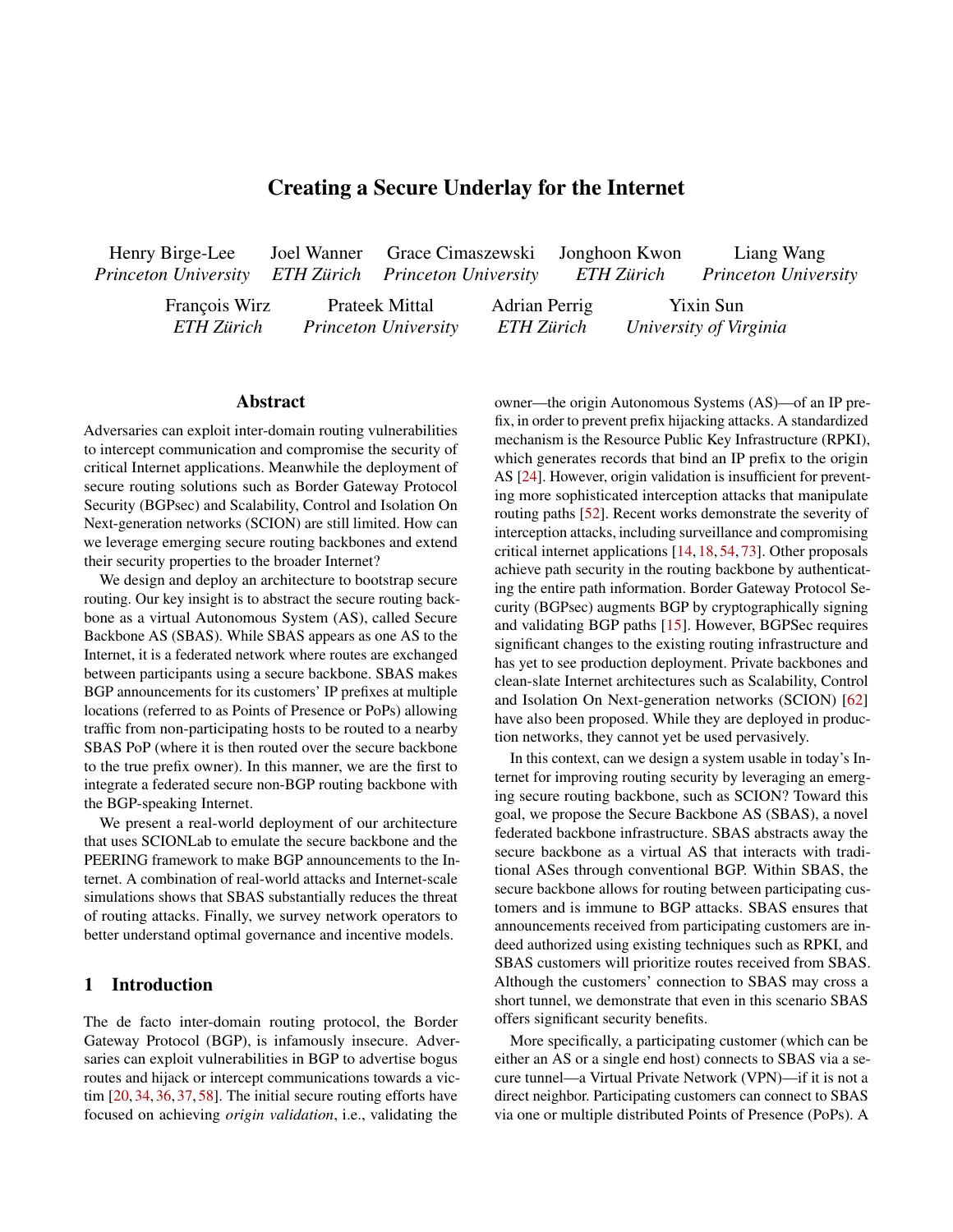Non-adaptive adversary. he non-adaptive adversary is not et al. [20]. We constructed a sample of 1k IP addresses from aware of SBAS and launches BGP attacks against customersthe Censys Internet-wide IPv4 scans [31] to serve as external IP pre xes as usual, as in the control case. Because bothhosts. The sample was chosen at random and Itered to only utah01 and grnet01 were communicating through SBAS, include hosts that responded to ICMP echo (ping) requests.

adversary was incapable of hijacking any of the traf-c between grnet01 and utah01n either direction of communication. Note that this result is independent of customer or ical equally-speci c pre x hijacks from the adversary neu01 adversary location. Two customers will always successfully against IP pre xes originated by utah01 and grnet01 and anresist BGP attacks where an adversary targets a customer's nounced by SBAS (using nodes at amsterdam01 and seat-IP pre x announced through SBAS. This is due to route pri- tle01). Similarly, we also performed ethical hijacks where no oritization and holds even in the case of more-speci c BGP SBAS was used as the control case. Then, for each hijack, attacks. SBAS PoPs load secure routes into a separate routingve launched a ping scan of the 1k external hosts in our samtable that is given higher priority than the Internet routing ta-ple from an IP address in the pre-x that was being hijacked. ble. SBAS customers' outbound traf c will always go through When each host in the sample received the ping request, it the connected SBAS PoPs. More-speci c routes in the global generated a ping response with a destination IP address that routing table do not affect routes between SBAS customers. was under attack by the adversary. Computing the fraction

Adaptive adversary an adaptive adversary who is aware of hosts whose ping responses were routed to the adversary of SBAS may instead chose to attack the tunnels that each allowed us to measure the impact of each hijack we launched. customer uses to communicate with SBAS. While this adap- SBAS signi cantly enhances communication security with tive attack is inherently less devastating because tunnels aræxternal hostsWhen the utah01 and grnet01 nodes were end-to-end encrypted, there are still powerful attacks that can not using SBAS, the adversary at neu01 was able to hijack be launched against encrypted traf c [59,73]. traf c from 72% and 76% of the 1k external hosts respec-

attack the IP pre xes used by utah01 and grnet01 to establishlaunched an attack on the SBAS announced-pr**t**he,advertheir WireGuard sessions with SBA $\mathcal{F}$ ven when the adversary maliciously announced the IP pre x of the WireGuard endpoint of both victims with an equally-speci c BGP attack,communication between utah01 and grnet01 was uninterrupted and was never routed to the adversary.Note VPN endpoint, are required to b24s; more-speci c attacks against SBAS VPN endpoints are not viable.

Using our PEERING setup, we had the adversary at neu01tively. When we connected utah01 and grnet01 to SBAS and that SBAS infrastructure pre xes, like the one used for the are actively working to expand this deployment, and present sary's hijacking capability reduced threefold to affecting only 25% of hosts.We emphasize that the presented security improvements are conservative, as this experiment was performed against the SBAS prototype deployment that uses only the seattle01 and amsterdam01 PEERING muxes. We recommended expansion steps and the associated security improvement in Section 7.2.1. As more nodes are added, hosts

To measure the impact of SBAS on communication between a SBAS customer and external hosts, we performed eth-

We note that the success of this type of adaptive adversarywill have a shorter route to the nearest SBAS PoP which will against SBAS depends highly on the customer's choice of further reduce the spread of the adversary's attacks. ingress points. As a contrived example, had utah01 chosen the

Frankfurt SBAS PoP as its ingress point and grnet01 chosen7.2 Oregon as its ingress point, communication along both of the tunnels would have been routed to the adversary. It is because

of the proximity of the SBAS ingress point to the SBAS customer (relative to the adversary's location) that SBAS offers improved security even against this type of adaptive adversary. In the optimal case, a customer may even be abl $e$ AIDA AS topology dataset [1], augmented with peering to obtain a direct layer-2 connection with a PoP, thwarting this attack entirely. information inferred from the bdrmap tool [51] and BGP Routing Information Base (RIB) data collected from Route

Characterizing communication security with external curity of communication between SBAS customers in utah01 and grnet01, we evaluated the security bene t that SBAS offers when a SBAS customer is communicating with an non-SBAS-protected (i.e., external) host or server on the Inter-traf c from external sources will still be routed to SBAS (via

## 7.2 Quantifying Hijack Resilience via BGP Attack Simulations

To evaluate SBAS security beyond PEERING mux adversaries and client locations, we employ Internet-scale attack simulations. The Internet topology was constructed using the

hosts. In addition to running experiments to measure the se-lection at the AWS datacenters and PEERING nodes that are net. We build upon the methodology presented by Birge-Lee <sub>the</sub> PEERING framework) in the event of an equally-speci c Views [68] and RIPE NCC RIS [2] to correctly model route separt of the SBAS deployment. We build upon the methodology developed by Birge-Lee et al. [19] to perform pre x-level (as opposed to AS-level) simulations. We evaluate how likely

BGP attack. We also explore how security improves with more BGP-announcing SBAS nodes and with full deployment of RPKI in the broader internet.

 $1$ Another attack can be launched by hijacking the IP pre x of the SBAS PoPs for their WireGuard endpoint. We could not conduct this in the wild, as we were not authorized to hijack the SBAS PoPs' AWS-controlled pre x.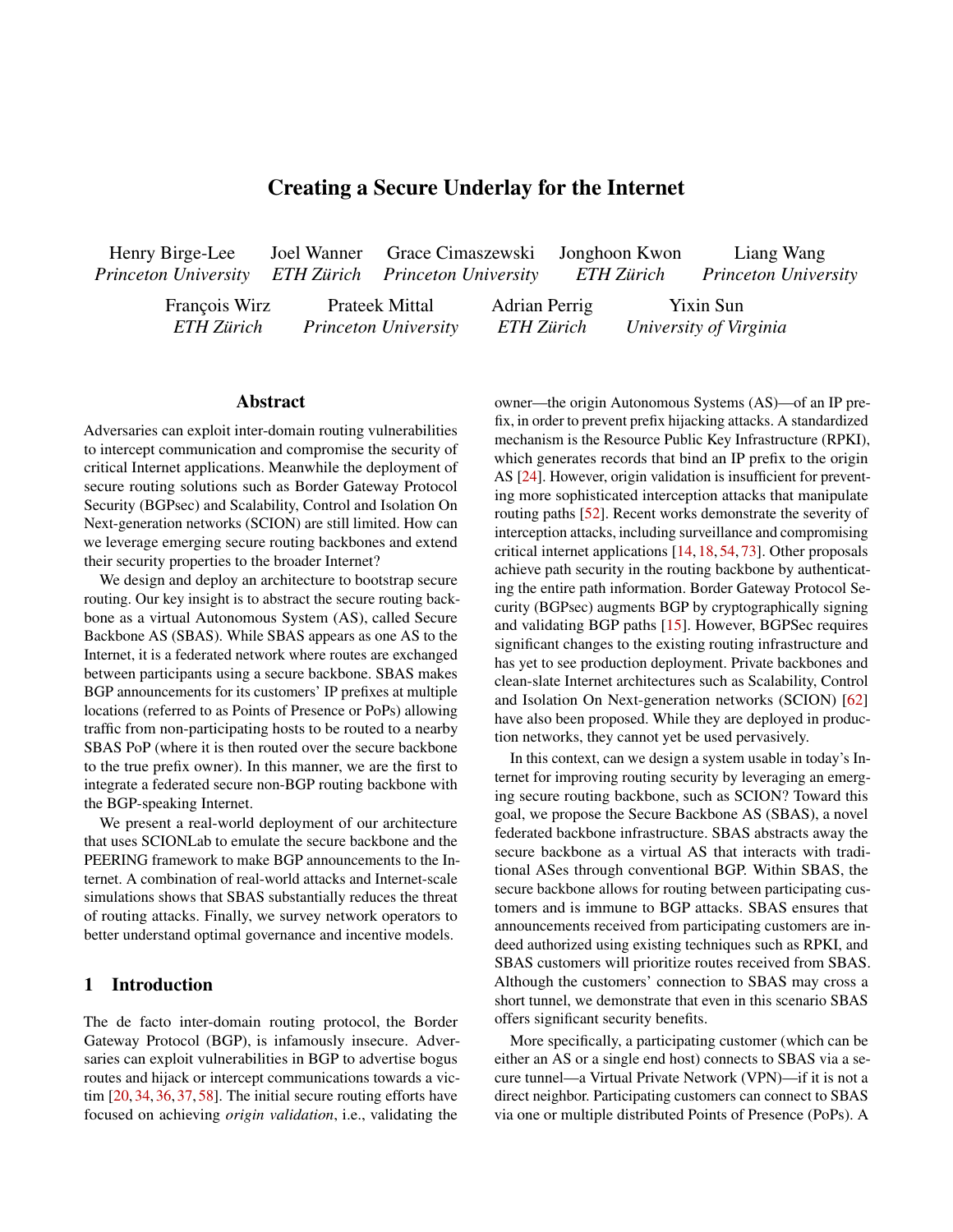

(randomized) AS-level adversary.

Computing attack resilience metric.We use the notion of resilience[79] to quantify the fraction of total potential adversaries that are topologically unable to launch an equally-and ISI yielded a resilience **@t**750, a37:2% improvement speci c pre x hijacking attack for an arbitrary pre x announced by a victim AS. The detailed de nition of resilience is in Appendix B. Resilience is affected by the relative lo- further increased median resilience 0o825, a 50:9% measures, including RPKI.

Internet topology simulations. We run BGP simulations against an AS-level adversary considering a random sam-

ple of 1k adversary ASes as the attacker **A** set orresponding to approximatelyl:39% of the N = 71669ASes pro-led in sider all otherN 1 ASes as the set of external hosts (traf c ti ed as serial hijacking offenders in prior work [74]. This a victim pre x is announced via SBAS BGP announcement attacker AS. NotablySBAS improved resilience against all nodes; (2) a victim pre x is announced in a conventional 11 of the known serial hijacker ASes, with a median remanner without SBAS. We consider a random sample of 1k silience improvement of 64.9% using a con guration of 6 When varying the number of BGP-speaking SBAS nodes, we included in Appendix B.) present results for con-gurations (node locations) that are

globally optimal (more details in Appendix B).

#### 7.2.1 SBAS Signi cantly Enhances Resilience Across Adversary ASes and Customer Locations

We analyze the distribution of pre x-level resilience of routes Origin Validation using RPKI) in the broader (non-SBAS) announced by SBAS against sampled AS-level adversarieshternet. Recall that ROV makes equally-speci c hijacks less performing BGP hijack attacks and compare them to the likely to succeed by verifying the route's origin AS: an atscenario where SBAS is not used (Figure 8). Our results tacker thus needs to prepend itself to a route originating from show that SBAS deployment signi cantly improves routing the valid RPKI-signed AS, which increases the attacker's path security across adversary ASes and customer locations everlength by one. We repeat the prior simulation setup with the with a small number of BGP announcement nodes. Increasingaddition of ROV in the broader internet to evaluate the exthe number of announcement nodes in the SBAS backbonetent of resilience improvement provided by a combination of further enhances security. SBAS and ROV (see Figure 9).

Figure  $8$  shows that conservative deployment of SBAS with just 5–6 BGP announcement nodes can lead to



Figure 8: Cumulative distribution of SBAS resilience against Figure 9: Cumulative distribution of SBAS resilience against (randomized) AS-level adversary, assuming adoption of ROV.

cations of the victim and adversary ASes, their peering and improvement. Additional announcement nodes provide provider relationships, and the application of further security diminishing security returns: a fth node at UWashington, more than a 60% improvement in median resilience A three-node SBAS with announcements at Amsterdam, Seattle, compared to the baseline median resilience  $645$  (without SBAS). Including another announcement node at GRNet to 0:870 (59:3% improvement), and nally a sixth node at GATech, to 0884 (618% improvement).

the CAIDA AS topology. Against each attacker AS, we con- threat of BGP attacks launched by a sample of 11 ASes idensources)B. Given these xed sets of adversary ASes and smaller sample of attackers allows us to plot resilience for external hosts, we run BGP simulations for two scenarios: (1) SBAS customers communicating with external hosts for each victim pre xes, which are selected based on the methodol-BGP announcement nodes. For the most devastating adverogy in Section 7.1. We evaluate SBAS con gurations with sary, AS 9009, the 6-node SBAS produced a median resilience varying number and location of BGP announcement nodes.gain of 6026%. (Plotted results and further discussion are Resilience improvements against known serial hijacking attack ASes.As an illustrative case study, we examine the

#### 7.2.2 ROV Enforcement in the Broader Internet Can Further Boost Resilience Offered by SBAS

We further examine the extent of SBAS's potential security improvements by considering the adoption of ROV (Route

> We useROV-aidedo refer to the scenario in which ROV is deployed by the broader internet. ROV substantially improves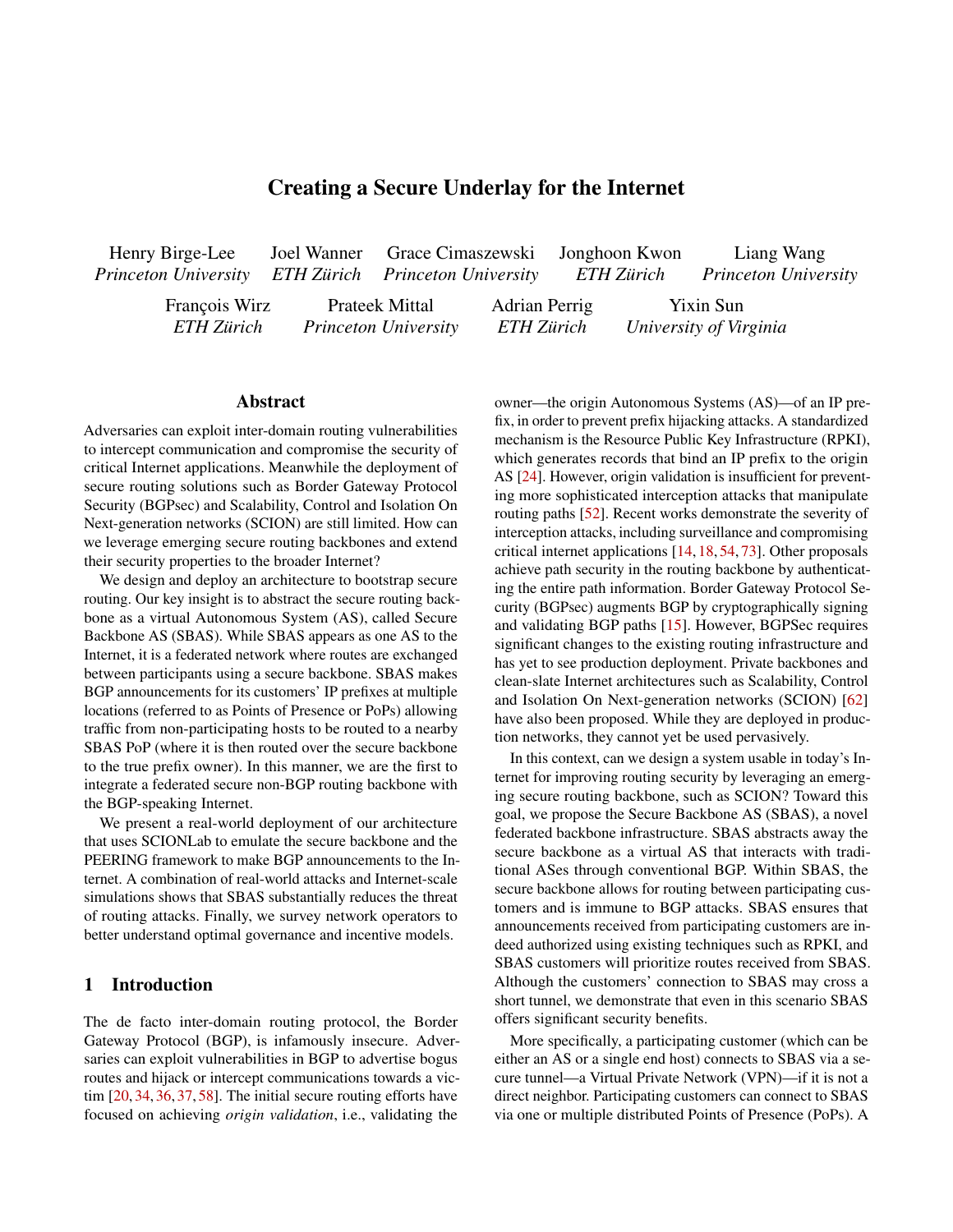resilience offered by SBAS: on average, ROV-aided SBAS deployment increased median resilience over its non-ROV counterpart by 45.0%. For example, a ROV-aided SBAS deployment with 3 announcement nodes improves ease of implementation translates to lower transition costs for median resilience up to 0.898, a 35.7% improvement com-customers and more rapid experimentation under real-world pared to the baseline resilience of 0.661 without SBAS. Sim-traf c ow conditions. of reliable, off-the-shelf networking components (BGP, iBGP, and secure tunnels) reduces most of the effort required to implement and maintain custom routing modules. This relative

ilarly, a ROV-aided SBAS deployment with 6 announcement nodes improves resilience to 0.985 (a 49.0% improvement), meaning 98.5% of adversaries were topologically incapable of hijacking SBAS-announced routes.

## 8 Incentives and Governance

Beyond the setup of the technical SBAS components, adop four different governance models that all received support in tion of SBAS would require coordination between participat- our survey, presented in the order of their degree of centraling ISPs, formation of organizations to handle governance, ization and reliance on existing structures.

and presenting/marketing SBAS to customers. To better un-Scenario 1: ICANN and regional Internet registries. derstand network operator's SBAS deployment incentives The regional Internet registries (RIRs) already play a major and preference for governance models, we have conductedole in coordinating the control plane of the Internet, e.g., by a survey. In Sections 8.1 and 8.2, we discuss incentives andallocating IP ranges, AS numbers, and providing hosted RPKI possible models of governance for an SBAS deployment, fol-services. They would therefore be natural entities to govern lowed by a discussion of survey results in Section 8.3.

8.1 Deployment Incentives

Current market trends demonstrate demand for reliable and<sub>the RIRs</sub> do not cover operation of network infrastructure. Opsecure Internet connectivity. SD-WAN, leased lines, and erating SBAS would be orthogonal to other efforts by RIRs Network-as-a-service products speci cally designed to mitito improve routing security.

gate routing outages have seen widespread adoption for busi-Scenario 2: Multi-stakeholder organization.Under this nesses in various sectors [4]. The willingness to purchase<sub>governance model, a foundation involving interested parties</sub> these services despite substantial costs indicates that cusuch as ISPs and companies would run SBAS. This would tomers are willing to pay a premium to protect against routing- provide the bene t of creating an entity with a clear scope of induced network outages. A candidate rst customer may have duties with regards to SBAS, entirely dedicated to guarantee incentives for SBAS's security properties that outweigh the the smooth operation of SBAS, and which could also receive dif-culties inevitable in early-stage technology deployment, similar to the initial customer of the SCION network [45]. The added cost of deploying SBAS is marginal if the infrastructure already supports SCION connectivity (currently natively supported by 10 ISPs), but the additional customer base that<sub>to</sub> join (some of) their resources in SBAS, through a loose cocan be reached can provide major nancial bene ts. Our evaldedicated contributions towards that effort. On the other hand, this would require new structures to be set up. Scenario 3: Federation of network providers.A governance model relying on the initiative of ISPs working together ordination at the technical level between the involved parties,

uation in Section 7.2 has shown that 5 SBAS PoPs can already<sub>building</sub> on letters of intent and bilateral agreements. In this provide immediate security bene ts to the rst customer. The current SCION-supporting ISPs would thus suf ce for bootstrapping SBAS.

We believe SBAS's lightweight implementation will also help it gain early adoption. Several survey responses (Sec<sub>operator can join SBAS independently, in the same manner as</sub> tion 8.3) emphasize the necessity for interoperability with current routing hardware and protocols, with minimum effect on operational robustness as requisite for industry adoption <sub>POP</sub> operators, with low barriers to entry for new operators. of any new routing security solution. Compared to BGPsec However the continuity of operation of a suf cient number of and other proposed clean-slate routing protocols, SBAS use $\phi$ <sub>OPs</sub> is not guaranteed, and sharing scarce resources such as commodity network hardware and does not suffer from all-IP address space and AS numbers would be challenging. or-nothing deployment security improvements. BBAS's use driving the adoption of the initiative. Scenario 4: Decentralized governance mode Each PoP there is no centralized instance governing which TOR nodes can join the network [65]. This model is most exible for

# incrementally deployable, it requires every hop in the routing path to sign its

governance model, the network effect is less noticeable and the early participants would bear the bulk of the burden of

8.2 Governance Models

Due to the federated nature of the SBAS PoP operation, a governance structure is needed to coordinate global operation (e.g., AS management, RPKI ROA distribution, and coordination of secure and internal address ranges). We present

a shared AS number for SBAS. Such a governance model would also bene t from the strong ties between the RIRs and the network providers. However, albeit they provide coordination activities and services to their members [6,10,13,48,67],

<sup>&</sup>lt;sup>2</sup>Although the BGPsec signature validation implementation itself can be path segments to achieve the desired security properties.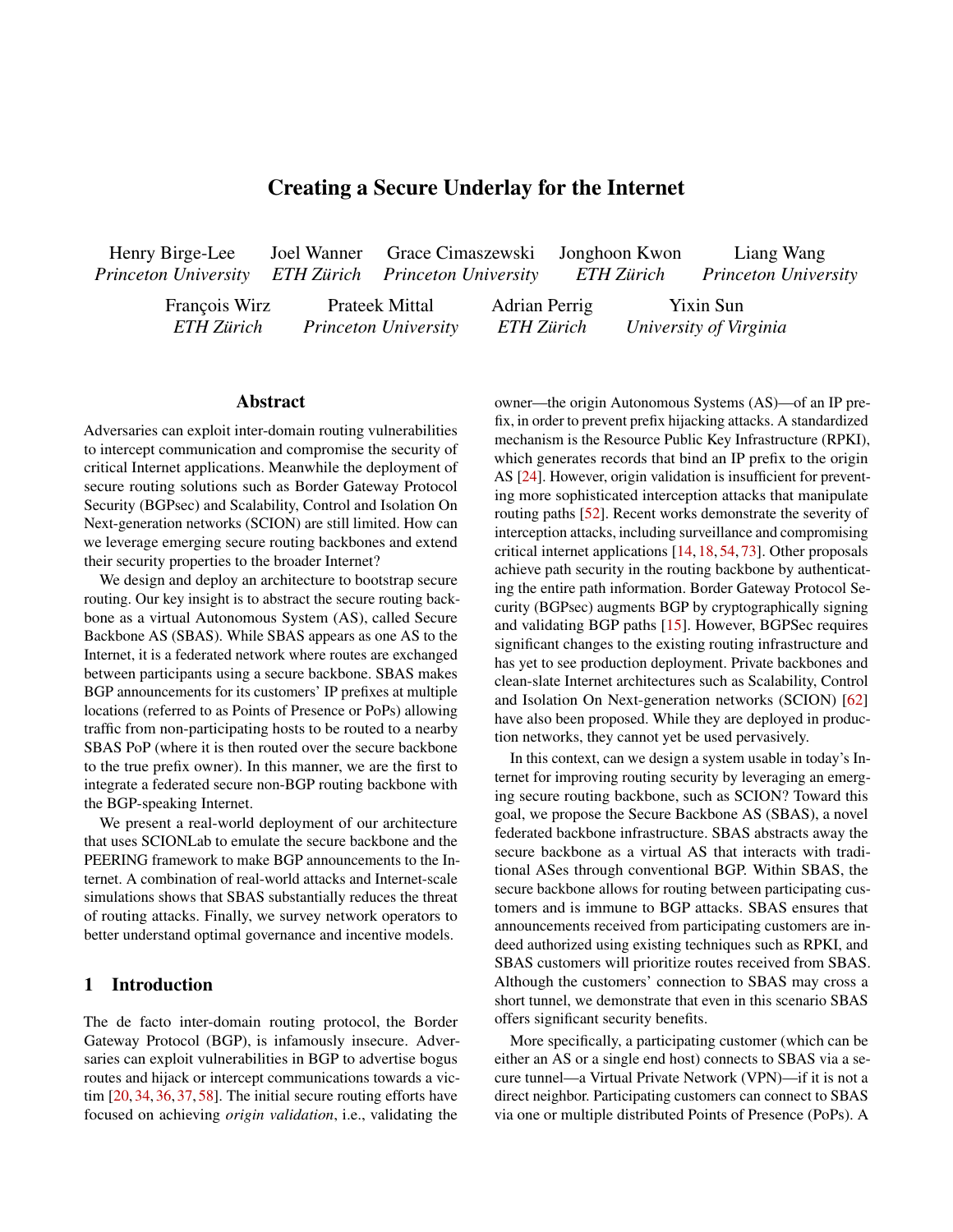Governance model recommendation Based on the results of our survey (presented in Section 8.3) and the structurerouting attacks. The chief concerns for deployment cited were of SBAS, we suggest the federation of network providers. Not mostly related to logistics, such as establishing inter-ISP iBGP only did this structure receive the most votes in our survey, sessions and several ISPs sharing an ASN in the routing sysbut it has the bene t of placing the governance decisions in tem. While this is a minority of survey participants, it (1) the hands of ISPs, who are the ones responsible for runningrepresents 53% of operators who felt secure routing was a SBAS PoPs and carrying SBAS traf c. Furthermore, it does marketable productand (2) shows there is a non-trivial group not require the involvement of any overly powerful or cen-of convinced, interested early-adopters that would enable subtralized organization, which many operators in our survey stantial security improvements through SBAS. Even with a expressed concerns over. While issues like IP, domain, and ew early adopters, communication between SBAS partici-ASN allocation inherently involve distribution of a shared pants and the broader Internet achieves substantially higher resource, governance of SBAS (which operates out of SCION resilience (e.g., 5 PoPs in Section 7.2). and IP address already controlled by participants) primarily Among the governance models, the federated model was involves technical and policy coordination that can be done in chosen by 14 participants (45%) as the most popular potena more decentralized manner. We feel that in the same way thetial governance structure, followed by delegating responsibili-MANRS project [53] has been successful in bringing together ties over to the RIRs (35%), a decentralized model (13%), and ISPs to standardize routing security practices, a federation a multi-stakeholder organization (7%). Several respondents of ISPs could also be successful in standardizing SBAS op-stressed the importance of selecting a structure that would not erational practices. Additionally, in a real-world operation be dominated by large corporations and with mechanisms to of SBAS, the federation of providers may establish an asso-prevent it from growing beyond its needed scope. ciation or foundation to create a more concrete structure to govern, organize, and enforce the operation of all participants required for a production deployment of SBAS. We encour-(incorporating structures of Scenario 2). and a mean score of 4.6 on the effectiveness of SBAS against By surveying network operators, we see some next steps

age network operators and the research community to work collaboratively to establish SBAS as a production network.

## 8.3 Survey of Network Operators

Survey participants were recruited through direct contact, and 9 through the RIPE and NANOG mailing lists [60, 61], gar-**Related Work** 

nering 31 responses. We summarize important results in thisTo improve on the limitations of BGP, various alternatives section, and discusses detailed survey results in Appendix C<sub>have</sub> been suggested, including studies that use overlay tech-Our survey indicates that network security is very important nology to establish new routes [12, 35, 38, 83]. Particularly, to the operations of the majority of ISPs and there is a com-Andersen et al. propose RON (Resilient Overlay Network), munity of early adopters that would be interested in deploying an architecture that constructs an overlay network using dis-SBAS. Speci cally, 26 out of 3184%) participants said, on a scale of zero to ve, that the importance of network security real-time, and constructs new paths [7]. Peter et al. propose to their ISP's operations was either a four or a ve. However, the ARROW architecture, which attens the Internet topology when asked if secure routing was a marketable product, onlyusing overlay tunnels between ISPs, and provides a new route 15 operators (of 31) responded with a four or ve. This gap if needed [63]. Compared to SBAS, ARROW focuses on availin responses can be attributed to the usually assumed networlability and only addresses use cases in which customers are effect problem where a large critical mass of participants is fully participating. Network pluralism articulates the need for needed for substantial security bene ts. In these cases, earlyarchitectural heterogeneity [22,44,76]. Crowcroft et al. introincentives are insuf cient for early stakeholders to undergo duce Plutarch, which describes each homogeneous network the costs of building a new system. This is a major reason why architecture as context and enables communication across a other solutions that require high usages rates to yield security set of contexts by interstitial functions that interpret the encapimprovements fail to see deployment (as is the case with BG-sulated functionalities of each context [29]. Avramopoulos Psec [52]). Even with substantial interest in the community, and Rexford present a security backbone framework connectmany network operators do not see the nancial bene ts of ing various secure routing architectures via a secure mesh of investing in secure routing, creating a self-ful lling prophecy virtual links [16]. Indeed, network pluralism enables the graceof low adoption rates. tributed applications, monitors the underlay routing paths in ful coexistence of diverse network architectures. However,

We proceeded to ask operators to gauge the interest of theirthe approaches simply glue network architectures together, ISP offering SBAS to customers and eight operators rated it assupporting them to onlyurvive In contrast, SBAS not only a four or ve. Furthermore, this group of interested operators bridges secure routing infrastructures to the Internet in a synseemed strongly convinced of the SBAS design: they reported ergistic manner, but also extends the bene-ts to the broader a mean score of 3.75 points on SBAS's deployment feasibility Internet, enhancing them tbrive.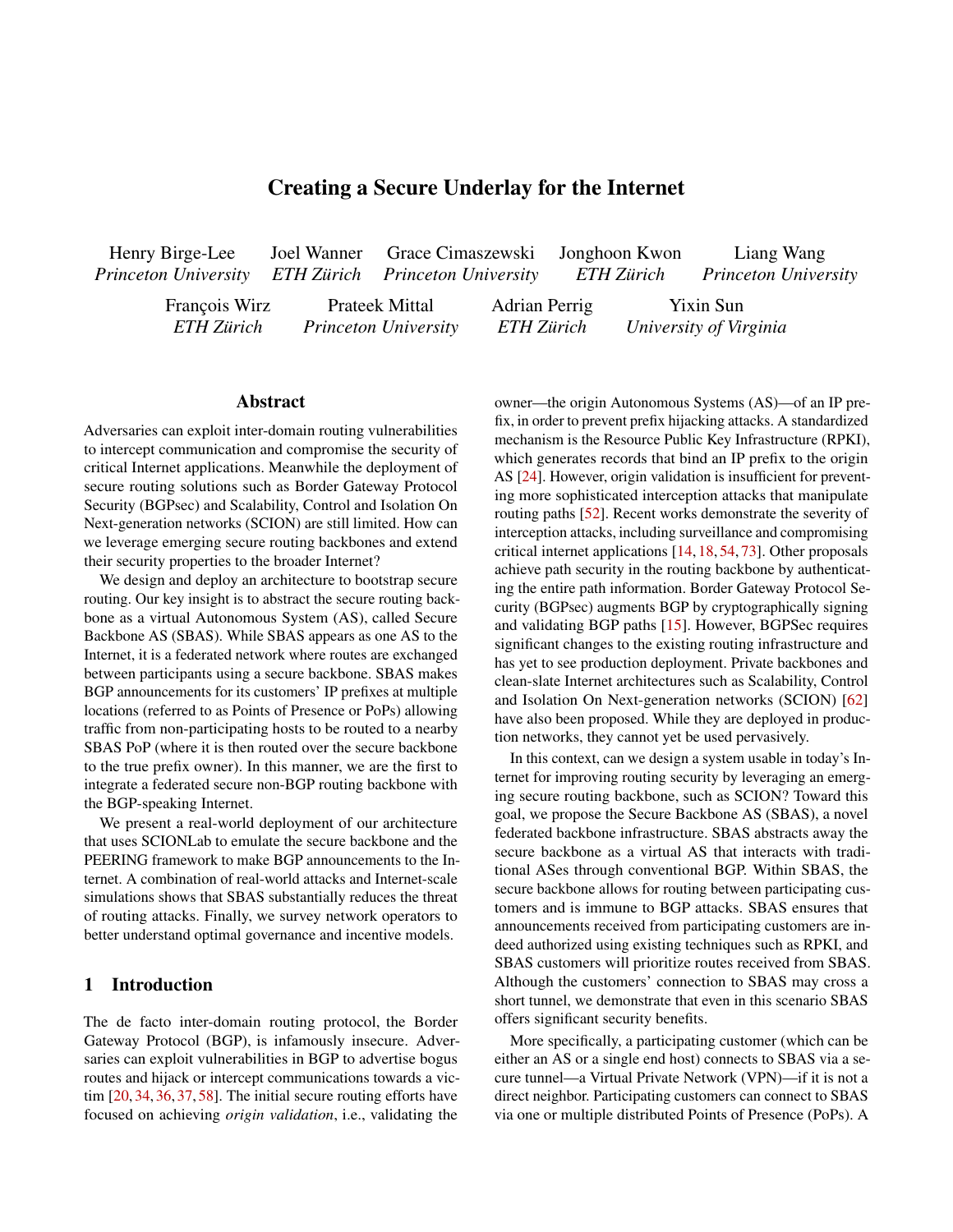# 10 Conclusion

While secure routing enjoyed much attention from the research community over the past two decades, real-world adop- [5] E. Aben. Propagation of Longer-than-/24 IPv4 Pre xbtp tion has been lagging, perhaps due to the signi cant infrastructure changes required. With an ambition to make rapid progress to secure routing, we investigate how to leverage a [6] AFRINIC. AFRINIC Bylaws (Constitution) 2020https: secure communication backbone to secure communication on the regular Internet. We design and deploy an architecture, <sub>[7]</sub> D. Andersen, H. Balakrishnan, F. Kaashoek, and R. Morris. SBAS, in which communication between traditional IP endpoints are mediated via a secure backbone that is operated in a federated manner. SBAS substantially reduces the threat of  $_{[8]}$ inter-domain routing attacks and only incurs a small latency overhead (and as our results show can even speed up some end-to-end connections compared to the Internet). A core contribution of this work is the incentive-compatible design. SBAS does not compete with other secure routing architectures, but instead demonstrates that an existing secure routing[9] APNIC. Why is a /48 the recommended minimum pre x size infrastructure with limited deployment can already bene-t the rest of the Internet. While several challenges still exist when deploying SBAS in a production setting, our survey shows a potential path forward and our experimental results show promise that sizable security improvements can be achieved with even a small set of early adopters. We hope that SBAS [11] APNIC. What will happen when the routing table hits 1024k? revitalizes the quest for secure inter-domain routing.

## Acknowledgements

This work was supported in part by the National Science Foundation under grants CNS-1553437, CNS-1704105, and CNS<sup>[13]</sup> ARIN. Charter for the ARIN Board Governance Working 193596 and by the United States Air Force and DARPA under Contract No. FA8750-19-C-0079. Additionally, we gratefully acknowledge support from ETH Zurich, from the ETH4D and EPFL EssentialTech Centre Humanitarian Action Chal-<sup>[14]</sup> A. Arnbak and S. Goldberg. Loopholes for Circumventing the lenge Grant, and from the Zurich Information Security and Privacy Center (ZISC). We would like to thank the anonymous reviewers and our shepherd Deepak Kumar for their valuable feedback as well as David Hausheer, Nicola Rustignoli, Kyveli Mavromati, and the anonymous participants of our survey for their contributions to this project. Any opinions, ndings and conclusions or recommendations expressed in this material are those of the authors and do not necessarily re ect the views of the United States Air Force, DARPA, or any other sponsoring agency.

# References

- [1] The CAIDA AS relationships datasettttps://www.caida. org/catalog/datasets/as-relationships/ , 2021.
- [2] RIS Raw Data RIPE Network Coordination Centinatios: //www.ripe.net/analyse/internet-measurements/rou ting-information-service-ris/ris-raw-data , 2021.
- [3] The BIRD Internet Routing Daemon Projecttips://bird .network.cz/ , 2021.
- [4] P. 81. The Rise of Network as a Servicetps://www.peri meter81.com/blog/network/the-rise-of-network-asa-service , 2021.
- s://labs.ripe.net/author/emileaben/propagation-o f-longer-than-24-ipv4-prefixes/ , 2014.
- //afrinic.net/bylaws , 2020.
- Resilient Overlay Networks. IACM Symposium on Operating Systems Principles (SOSP) 01.
- [8] T. Anderson, K. Birman, R. Broberg, M. Caesar, D. Comer, C. Cotton, M. J. Freedman, A. Haeberlen, Z. G. Ives, A. Krishnamurthy, W. Lehr, B. T. Loo, D. Mazières, J. M. Nicolosi, Antonio Smith, I. Stoica, R. v. Renesse, M. Wal sh, H. Weatherspoon, and C. S. Yoo. The Nebula Future Internet Architecture. In The Future Internet Assemblo 013.
- for routing?https://blog.apnic.net/2020/06/01/whyis-a-48-the-recommended-minimum-prefix-size-fo r-routing/ , 2020.
- APNIC. Policy SIG.https://www.apnic.net/communit y/policy/policy-sig/ , 2021.
- https://blog.apnic.net/2021/03/03/what-will-ha ppen-when-the-routing-table-hits-1024k/ , 2021.
- [12] M. Apostolaki, G. Marti, J. Müller, and L. Vanbever. SABRE: Protecting Bitcoin against Routing Attacks. Network and Distributed System Security Symposium (NDSS)9.
	- Group.https://www.arin.net/about/welcome/board/c ommittees/charters/#charter-for-the-arin-boardgovernance-working-group , 2021.
	- Constitution: Unrestricted Bulk Surveillance on Americans by Collecting Network Traf c Abroad.Michigan Telecommunications & Technology Law Revie 21:317, 2014.
	- R. Austein, S. Bellovin, R. Housley, S. Kent, W. Kumari, D. Montgomery, C. Morrow, S. Murphy, K. Patel, J. Scudder, S. Weiler, M. Lepinski, and K. Sriram. BGPsec Protocol Speci-cation. RFC 8205, 2017.
	- I. Avramopoulos and J. Rexford. A Pluralist Approach to Interdomain Communication Security. Workshop on the Economics of Networks, Systems and Computation (NetEcon) 2007.
- [17] AWS. Bring your own IP addresses (BYOIP) in Amazon EC2. https://docs.aws.amazon.com/AWSEC2/latest/UserGu ide/ec2-byoip.html , 2021.
- [18] H. Birge-Lee, Y. Sun, A. Edmundson, J. Rexford, and P. Mittal. Bamboozling Certi cate Authorities with BGP. IUSENIX Security Symposium2018.
- [19] H. Birge-Lee, L. Wang, D. McCarney, R. Shoemaker, J. Rexford, and P. Mittal. Experiences Deploying Multi-Vantage-Point Domain Validation at Let's Encrypt. IdSENIX Security Symposium2021.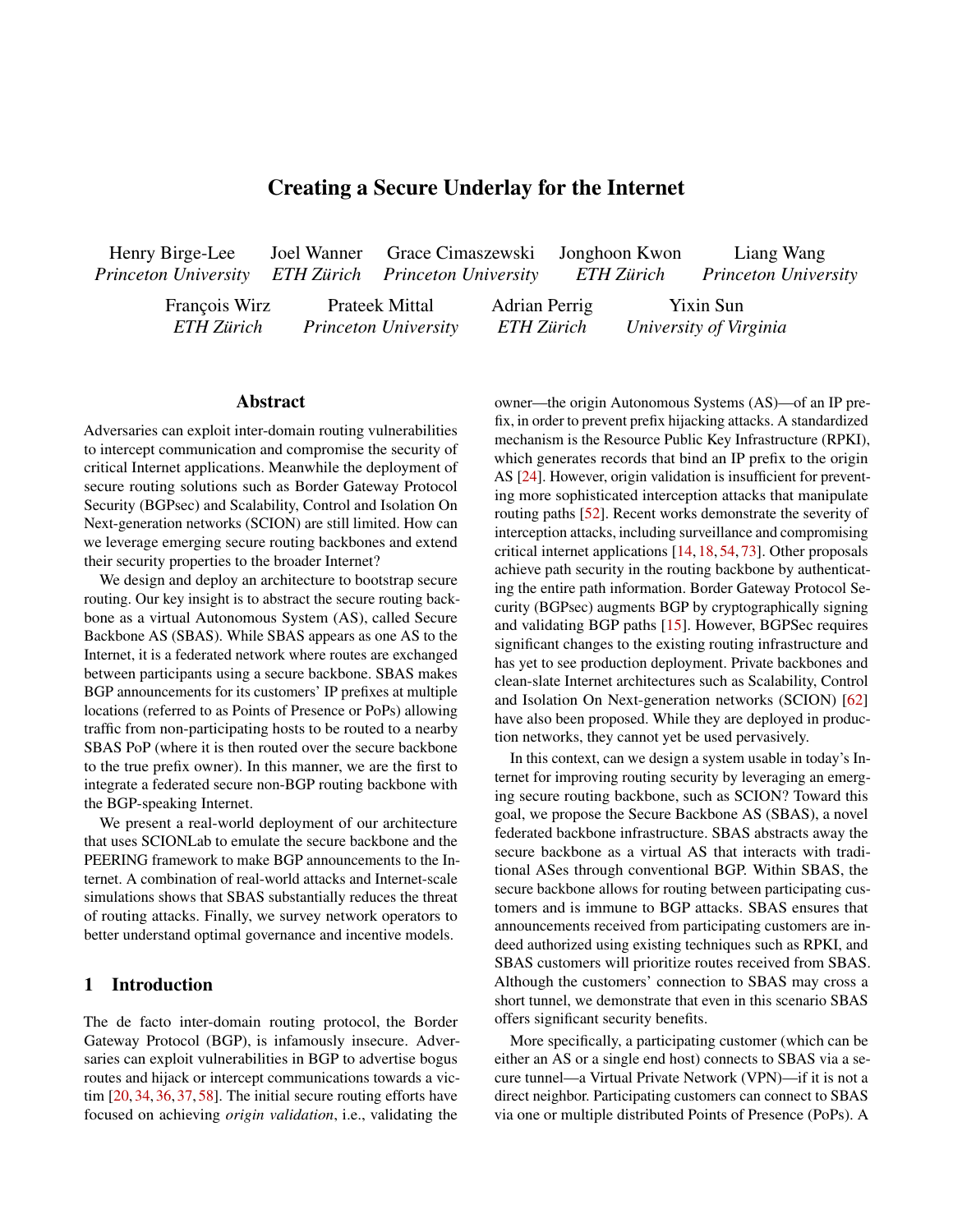- cal Interception Attacks by Manipulating BGP Communities. In ACM SIGSAC Conference on Computer and Communications Security (CCS2019.
- [21] L. Blunk, M. Karir, and C. Labovitz. Multi-threaded routing toolkit (mrt) routing information export format. RFC 6396, RFC Editor, October 2011.
- [22] G. Bouabene, C. Jelger, C. Tschudin, S. Schmid, A. Keller, and M. May. The Autonomic Network Architecture (ANA)EEE Journal on Selected Areas in Communications (1):4-14, 2009.
- [23] R. Brandom. Hackers Emptied Ethereum Wallets by Breaking the Basic Infrastructure of the Internet. The Verge, 2018.
- [24] R. Bush and R. Austein. The Resource Public Key Infrastructure (RPKI) to Router Protocol. RFC 6810, 2013.
- [25] K. Butler, T. R. Farley, P. McDaniel, and J. Rexford. A Survey of BGP Security Issues and Solution **B**roceedings of the IEEE, 98(1):100–122, 2009.
- [26] J. M. Camacho, A. García-Martínez, M. Bagnulo, and F. Valera. [44] T. Koponen, S. Shenker, H. Balakrishnan, N. Feamster, BGP-XM: BGP Extended Multipath for Transit Autonomous Systems.Computer Networks57(4):954-975, 2013.
- [27] Cloud are. Argo Smart Routinghttps://www.cloudflare .com/products/argo-smart-routing/ , 2021.
- starting BGP Security with Path-End Validation. ACM SIGCOMM Conference 2016.
- [29] J. Crowcroft, S. Hand, R. Mortier, T. Roscoe, and A. War eld. Plutarch: An Argument for Network PluralismACM SIG-COMM Computer Communication Review (CCB3(4):258-266, 2003.
- [30] DPDK Project. Data Plane Development Khittips://dpdk .org .
- [31] Z. Durumeric, D. Adrian, A. Mirian, M. Bailey, and J. A. Halderman. A Search Engine Backed by Internet-Wide Scanning. In ACM Conference on Computer and Communications Security (CCS), 2015.
- [32] W. E. Forum. Footprints on the path: how routing data could reduce the Internet's carbon to https://www.weforum.or g/agenda/2021/03/internet-carbon-emissions-datapath-scion/ , 2021.
- [33] L. Gao and J. Rexford. Stable Internet Routing without Global Coordination IEEE/ACM Transactions on Networking 9(6):681–692, 2001.
- [34] A. Gavrichenkov. Breaking HTTPS with BGP Hijacking. Black Hat, 2015.
- [35] P. B. Godfrey, I. Ganichev, S. Shenker, and I. Stoica. Pathlet Routing.ACM SIGCOMM Computer Communication Review (CCR), 39(4):111–122, 2009.
- [36] S. Goldberg, M. Schapira, P. Hummon, and J. Rexford. How Secure are Secure Interdomain Routing ProtocalSM SIG-COMM Computer Communication Review (CCRO(4):87-98, 2010.
- [37] D. Goodin. How 3ve's BGP Hijackers Eluded the Internet and Made \$29M. Ars Technica, 2018.
- [20] H. Birge-Lee, L. Wang, J. Rexford, and P. Mittal. SICO: Surgi-[38] P. K. Gummadi, H. V. Madhyastha, S. D. Gribble, H. M. Levy, and D. Wetherall. Improving the Reliability of Internet Paths with One-hop Source Routing. IdSENIX Symposium on Operating Systems Design and Implementation (OSDD04.
	- [39] S. Hanks, T. Li, D. Farinacci, and P. Traina. Generic Routing Encapsulation (GRE). RFC 1701, 1994.
	- [40] G. Huston. CIDR REPORT for 31 Jan 22ttps://www.ci dr-report.org/as2.0/ , 2022.
	- [41] J. Juen, A. Johnson, A. Das, N. Borisov, and M. Caesar. Defending Tor from Network Adversaries: A Case Study of Network Path PredictionProceedings on Privacy Enhancing Technologies, 2015(2):171–187, 2015.
	- [42] J. Karlin, S. Forrest, and J. Rexford. Pretty Good BGP: Improving BGP by Cautiously Adopting Routes. IEEE International Conference on Network Protocols (ICNP006.
	- [43] S. Kent, C. Lynn, and K. Seo. Secure Border Gateway Protocol (S-BGP).IEEE Journal on Selected areas in Communications , 18(4):582–592, 2000.
		- I. Ganichev, A. Ghodsi, P. B. Godfrey, N. McKeown, G. Parulkar, B. Raghavan, J. Rexford, S. Arianfar, and D. Kuptsov. Architecting for InnovationACM SIGCOMM Computer Communication Review (CCR) (3):24-36, 2011.
- [28] A. Cohen, Y. Gilad, A. Herzberg, and M. Schapira. Jump- [45] C. Krähenbühl, S. Tabaeiaghdaei, C. Gloor, J. Kwon, A. Perrig, D. Hausheer, and D. Roos. Deployment and scalability of an inter-domain multi-path routing infrastructure. Proceedings of the International Conference on Emerging Networking EXperiments and Technologies (CoNEXT021.
	- [46] N. Kushman, S. Kandula, D. Katabi, and B. M. Maggs. R-BGP: Staying Connected in a Connected World. Network and Distributed Systems Security Symposium (ND2033)7.
	- [47] J. Kwon, J. A. García-Pardo, M. Legner, F. Wirz, M. Frei, D. Hausheer, and A. Perrig. SCIONLAB: A Next-Generation Internet Testbed. IIEEE International Conference on Network Protocols (ICNP) 2020.
	- [48] LACNIC. Bylaws. https://www.lacnic.net/76/2/lacn ic/bylaws , 2018.
	- [49] M. Lepinski and S. Kent. An Infrastructure to Support Secure Internet Routing. RFC 6480, 2012.
	- [50] Y. Liao, L. Gao, R. Guerin, and Z.-L. Zhang. Reliable Interdomain Routing through Multiple Complementary Routing Processes. IACM Conference on Emerging Networking Experiments and Technologies (CoNEXT008.
	- [51] M. Luckie, A. Dhamdhere, B. Huffaker, D. Clark, and k. claffy. bdrmap: Inference of Borders Between IP NetworksACM Internet Measurement Conference (IM2016.
	- [52] R. Lychev, S. Goldberg, and M. Schapira. BGP Security in Partial Deployment: Is the Juice Worth the Squeeze RGM SIGCOMM Conference 2013.
	- [53] Mutually Agreed Norms for Routing Securityttps://www. manrs.org/ .
	- [54] A. Maria, Z. Aviv, and V. Laurent. Hijacking Bitcoin: Routing Attacks on Cryptocurrencies. IEEE Symposium on Security and Privacy (S&P) 2017.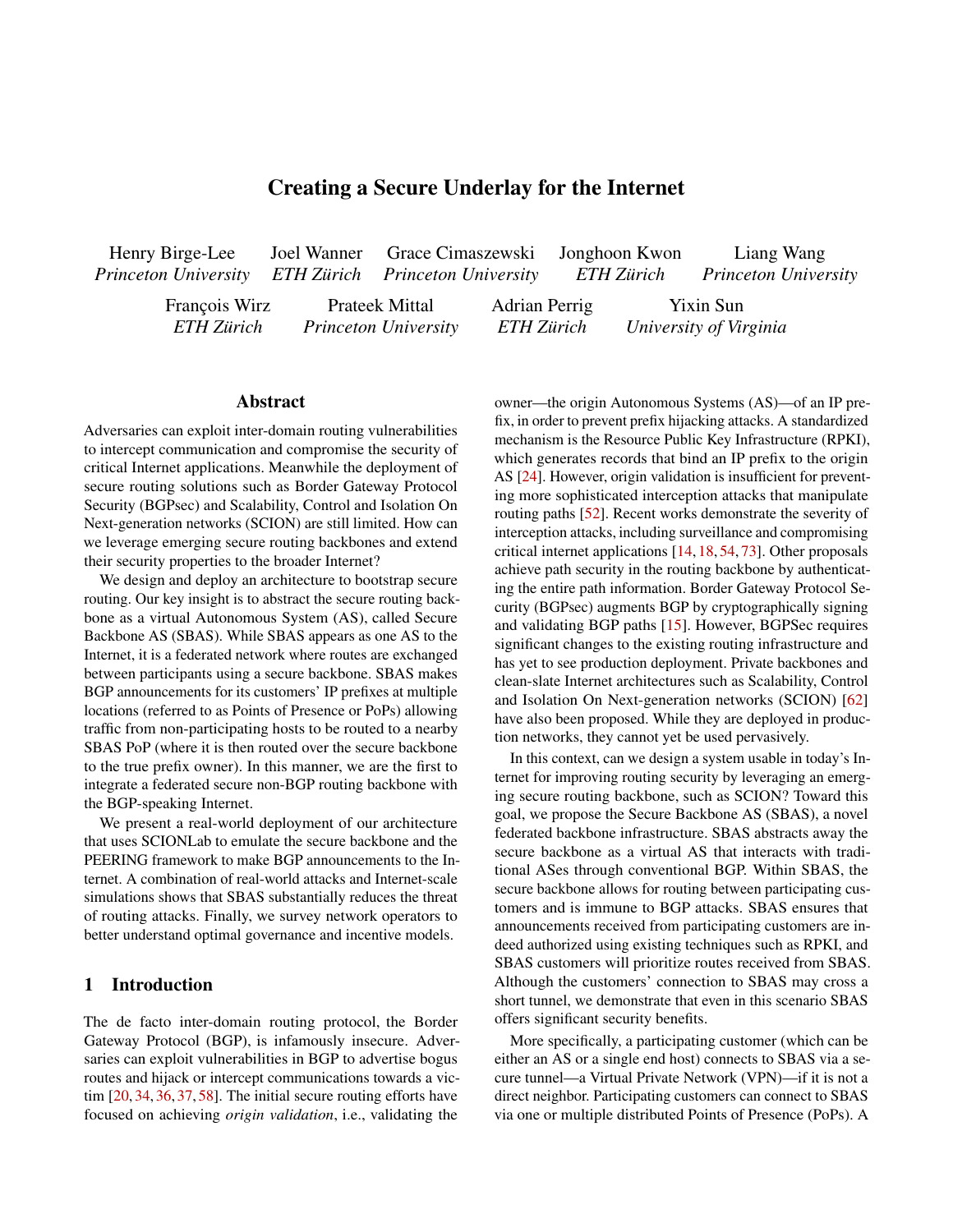- [55] A. Mitseva, A. Panchenko, and T. Engel. The State of Affairs in BGP Security: A Survey of Attacks and Defenses. *Computer Communications*, 124:45–60, 2018.
- [56] M. Motiwala, M. Elmore, N. Feamster, and S. Vempala. Path Splicing. In *ACM SIGCOMM Conference*, 2008.
- [57] D. Naylor, M. K. Mukerjee, P. Agyapong, R. Grandl, R. Kang, M. Machado, S. Brown, C. Doucette, H.-C. Hsiao, D. Han, T. H.-J. Kim, H. Lim, C. Ovon, D. Zhou, S. B. Lee, Y.-H. Lin, C. Stuart, D. Barrett, A. Akella, D. Andersen, J. Byers, L. Dabbish, M. Kaminsky, S. Kiesler, J. Peha, A. Perrig, S. Seshan, M. Sirbu, and P. Steenkiste. XIA: Architecting a More Trustworthy and Evolvable Internet. *ACM SIGCOMM Computer Communication Review (CCR)*, 44(3):50–57, 2014.
- [58] O. Nordström and C. Dovrolis. Beware of BGP Attacks. *ACM SIGCOMM Computer Communication Review (CCR)*, 34(2):1– 8, 2004.
- [59] A. Panchenko, L. Niessen, A. Zinnen, and T. Engel. Website Fingerprinting in Onion Routing based Anonymization Networks. In *ACM Workshop on Privacy in the Electronic Society (WPES)*, 2011.
- [60] A. Perrig. Incrementally deployable secure Internet routing: operator survey. https://seclists.org/nanog/2021/De c/202, 2021. NANOG mailing list.
- [61] A. Perrig. Incrementally deployable secure Internet routing: operator survey. https://www.ripe.net/ripe/mail/arc hives/ripe-list/2021-December/002400.html, 2021. RIPE mailing list.
- [62] A. Perrig, P. Szalachowski, R. M. Reischuk, and L. Chuat. *SCION: A Secure Internet Architecture*. Springer Verlag, 2017.
- [63] S. Peter, U. Javed, Q. Zhang, D. Woos, T. Anderson, and A. Krishnamurthy. One Tunnel is (Often) Enough. *ACM SIGCOMM Computer Communication Review (CCR)*, 44(4):99–110, 2014.
- [64] A. Pilosov and T. Kapela. Stealing the Internet: An Internetscale Man in the Middle Attack. *NANOG 44*, 2008.
- [65] T. T. Project. Relay operations: Technical Setup. https: //community.torproject.org/relay/setup/, 2021.
- [66] J. Rexford and C. Dovrolis. Future Internet Architecture: Clean-slate versus Evolutionary Research. *Communications of the ACM*, 53(9):36–40, 2010.
- [67] RIPE. RIPE NCC Charter. https://www.ripe.net/about -us/what-we-do/ripe-ncc-charter, 2016.
- [68] University of Oregon Route Views Project. http://www.ro uteviews.org/routeviews/.
- [69] B. Schlinker, T. Arnold, I. Cunha, and E. Katz-Bassett. PEER-ING: Virtualizing BGP at the Edge for Research. In *ACM Conference on Emerging Networking Experiments and Technologies (CoNEXT)*, 2019.
- [70] B. Schlinker, K. Zarifis, I. Cunha, N. Feamster, and E. Katz-Bassett. PEERING: An AS for Us. In *ACM Workshop on Hot Topics in Networks (HotNets)*, 2014.
- [71] J. Snijders. Practical everyday BGP filtering with AS\_PATH filters: Peer locking. *NANOG-67*, 2016.
- [72] Y. Sun, M. Apostolaki, H. Birge-Lee, L. Vanbever, J. Rexford, M. Chiang, and P. Mittal. Securing Internet Applications from Routing Attacks. *Communications of the ACM*, 64(6):86–96, 2021.
- [73] Y. Sun, A. Edmundson, L. Vanbever, O. Li, J. Rexford, M. Chiang, and P. Mittal. RAPTOR: Routing Attacks on Privacy in Tor. In *USENIX Security Symposium*, 2015.
- [74] C. Testart, P. Richter, A. King, A. Dainotti, and D. Clark. Profiling BGP Serial Hijackers: Capturing Persistent Misbehavior in the Global Routing Table. In *ACM Internet Measurement Conference (IMC)*, 2019.
- [75] A. Toonk. The Canadian Bitcoin Hijack. https://www.bgpm on.net/the-canadian-bitcoin-hijack/.
- [76] J. S. Turner and D. E. Taylor. Diversifying the Internet. In *IEEE Global Telecommunications Conference (GLOBECOM)*, 2005.
- [77] T. Wan, E. Kranakis, and P. C. van Oorschot. Pretty Secure BGP, psBGP. In *Network and Distributed System Security Symposium (NDSS)*, 2005.
- [78] F. Wang and L. Gao. Path Diversity Aware Interdomain Routing. In *IEEE International Conference on Computer Communications (INFOCOM)*, 2009.
- [79] M. Wübbeling and M. Meier. Improved Calculation of AS Resilience against IP Prefix Hijacking. In *IEEE Conference on Local Computer Networks Workshops (LCN Workshops)*, 2016.
- [80] D. Xu, M. Chiang, and J. Rexford. DEFT: Distributed Exponentially-weighted Flow Splitting. In *IEEE International Conference on Computer Communications (INFOCOM)*, 2007.
- [81] W. Xu and J. Rexford. MIRO: Multi-path Interdomain Routing. In *ACM SIGCOMM Conference*, 2006.
- [82] X. Yang, D. Clark, and A. W. Berger. NIRA: A New Interdomain Routing Architecture. *IEEE/ACM Transactions on Networking*, 15(4):775–788, 2007.
- [83] X. Yang and D. Wetherall. Source Selectable Path Diversity via Routing Deflections. *ACM SIGCOMM Computer Communication Review (CCR)*, 36(4):159–170, 2006.
- [84] X. Zhang, H.-C. Hsiao, G. Hasker, H. Chan, A. Perrig, and D. Andersen. SCION: Scalability, Control, and Isolation On Next-Generation Networks. In *IEEE Symposium on Security and Privacy (S&P)*, 2011.

### A Overhead of SBAS Components at PoPs

In comparison to regular packet forwarding, an SBAS needs to perform some additional computational steps, such as decryption from the customer VPN tunnel and encapsulation to remote PoPs. This first benchmark measures the overhead incurred by the SBAS components on packets passing through a PoP. To obtain an upper bound on this overhead, we consider communication between a pair of customer hosts. This is the most computationally intensive scenario, as traffic is sent through VPN tunnels on both sides.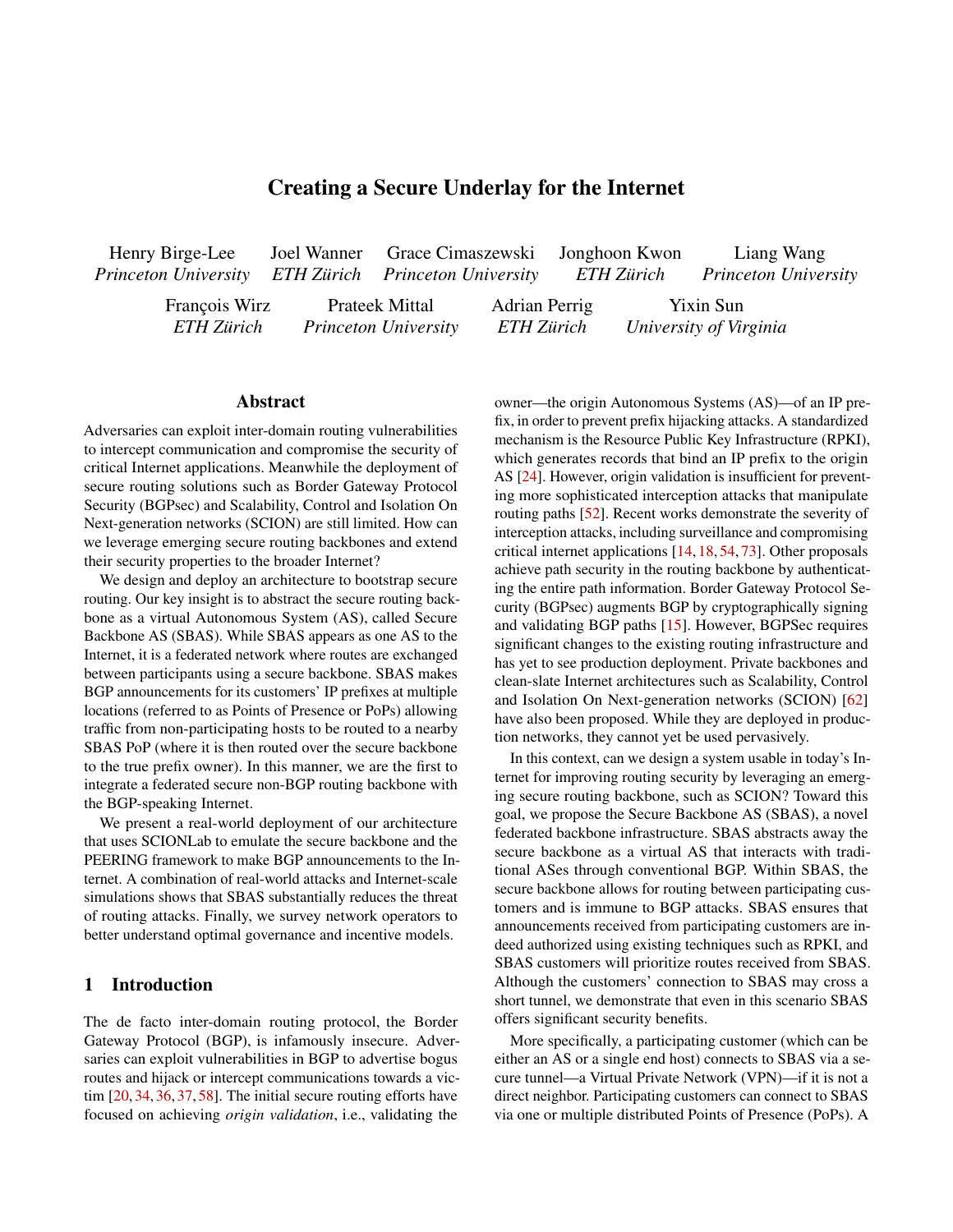<span id="page-16-0"></span>

Figure 10: Overhead incurred by SBAS components at a PoP, measured between the packet arrival from the customer to the sending operation of the SCION packet through SBAS. In the dashed data series, the final SCION step is omitted.

We run ping from the source customer to the destination host with a 1s interval for an hour. The overhead is determined by subtracting timestamps of packets captured at the SIG of the PoP from the corresponding timestamps of the same packets captured at the WireGuard interface (after VPN decapsulation, route selection, encapsulation, and tunneling over SCION). This yields the following results.

The majority of packets have sub-millisecond overhead at PoPs, with a mean of 0.83ms and a standard deviation of 0:27ms. The SBAS component delay is also invariant to packet size: repeated experiments with 1KB packets reported a mean overhead of only 0:75ms. We attribute the tail end of the distribution to operating system factors such as process scheduling and resource contention. Recall that the SBAS components only perform en/decapsulation and routing of packets, exhibiting indistinguishable overhead for different protocols. It is also important to note that, since the current prototype is a software-based implementation, the processing overhead can be further minimized with a production-grade implementation, e.g., using the Data Plane Development Kit (DPDK) [30] or hardware accelerators. diskeled distances, the final SCIOY step is united.<br>
We rem pier provide the source constraints of the distance of the distance of the best and the system of the system of the system of the system of the system of the sys

Figure [10](#page-16-0) summarizes the latency expense incurred by SBAS PoP component in sending a packet through the backbone. Moving from an overlay-based network like SCIONLab to a native SCION network would reduce the SBAS overhead further, as the outermost layer of encapsulation (SCION in IP) would not be required anymore. Moreover, a productiongrade implementation of SCION could be used that performs better than the open-source research prototype. The secondary measurement indicated by the dashed line (which omits the SCION latency) in Figure [10](#page-16-0) provides a lower bound estimate on the potential SBAS backbone latency: approximately 70% of the median 0:74 ms latency can be attributed to SCION latency, suggesting that the overhead of the SBAS-specific infrastructure is in fact relatively light.

Since our technology is applied to inter-domain traffic, this additional latency is negligible relative to the propagation

<span id="page-16-1"></span>

Figure 11: Resilience comparison across known serial hijacker ASes. We mark the maximum resilience gain offered by SBAS for each AS adversary.

the order of 100ms and higher.

## B Additional Simulation Results

**Resilience definition** For a given victim AS  $v \geq V$ , we consider a set of potential adversary ASes *A* along with a set of potential traffic sources *B*. Let us consider an adversary AS *a* 2 *A* which attempts to launch an equally specific-prefix hijack attack against a prefix *p* originated from *v*, and a traffic source  $b \, 2B$  which sends traffic to *p*.

$$
\alpha(v; a; b) = \begin{cases} 1 & \text{if } a \text{ fails to hijack traffic from } b \text{ to } v \\ 0 & \text{otherwise} \end{cases}
$$

In our simulations, selection among equally preferred paths is made via a random tiebreak. Aggregating across the adversary and traffic source sets, we compute a normalized resilience measure for the victim:

$$
\beta(\nu; A; B) = \sum_{a \ge A} \sum_{b \ge B} \frac{\alpha(\nu; a; b)}{jAjjBj}
$$

Intuitively, a resilience of 1 indicates that a node in set *B* attempting to send traffic to a prefix originated by the victim *v* will always route its traffic to the true origin, even in the presence of equal prefix length attacks by the attackers in *A*.

Serial Hijacker Simulation The histogram in Figure [11](#page-16-1) shows the results of the simulation of SBAS's resilience against a set of ASes with a history of serial BGP hijacking attacks (as identified in Section 7.2.1. As previously mentioned, SBAS routes offer higher resilience than the baseline approach for all of the 11 serial hijacking ASes, with a mean resilience improvement of 114:7%. Although this result focuses on a relatively small adversary set, it demonstrates that